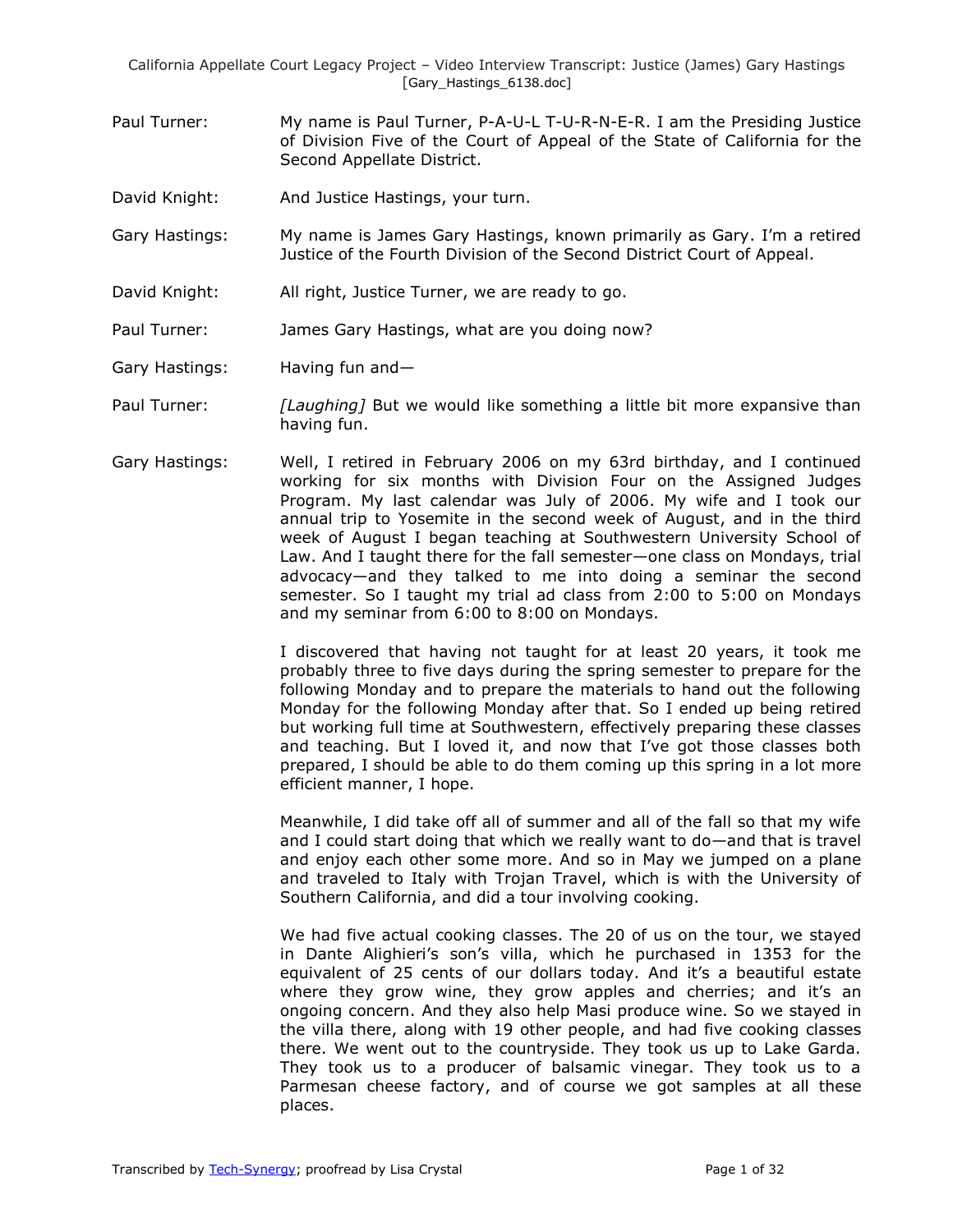And then we went to Venice for four days and we returned. We spent another couple of weeks at home, and then we went to New York, where our son had an art show in July; and then we returned and went back to our annual visit to Yosemite in August. And then we came back and we were here for a few weeks and went back to the East Coast, where we toured the path of the American Revolution with Elderhostel, and then we spent four more days seeing the color of autumn coming in.

So that has basically been what we've been doing since I finished teaching in May. I'm also working on a kayak I'm building, so that my workout partner and I can start doing that as far as working out. I joined a gym. My wife and I go to the gym and work out daily. I'm also lecturing occasionally at law firms or at law schools, and otherwise just enjoying life.

- Paul Turner: Let me ask you about alternative dispute resolution. Many judges, here in the first decade of the third millennium, leave the bench and become involved in alternative dispute resolution. People viewing this may very well be Ph.D. students at the state university system, because when they're looking at this, they will finally start giving out those Ph.D.s at the state university system like they ought to, and they may not be familiar with what the alternative dispute resolution process is here at this time in our state's history and how retired judges and justices often got involved. Could you give us a brief analysis of how that works? You're not involved in that, and tell us about that.
- Gary Hastings: Well, before I retired, I was approached by the various different providers we have.

## (00:05:08)

Paul Turner: What are some of the providers here in California?

Gary Hastings: We have Judicature, which is down in the Long Beach area. We have ... gosh, I can't remember.

Paul Turner: Oh, JAMS.

- Gary Hastings: JAMS, which retired Justice Vogel is involved in. He contacted me. We have ADR, I think it's called. There's one other; I can't remember. They all approached me and they wanted me to come to work for them.
- Paul Turner: What kind of offers do they make to—
- Gary Hastings: What they suggested is that I could come and make my own schedule and earn anywhere between \$350 to \$500 an hour to either do mediations or arbitrations. Of course, arbitrations are much akin to trial work, nonjury trials, where you hear the evidence and make decisions about who should win and who should lose—that type of thing. Mediations are effectively an attempt to try and get the parties to resolve a case amicably. I am of the opinion that after working for the state for 20-plus years and being on a retirement salary basically from the state,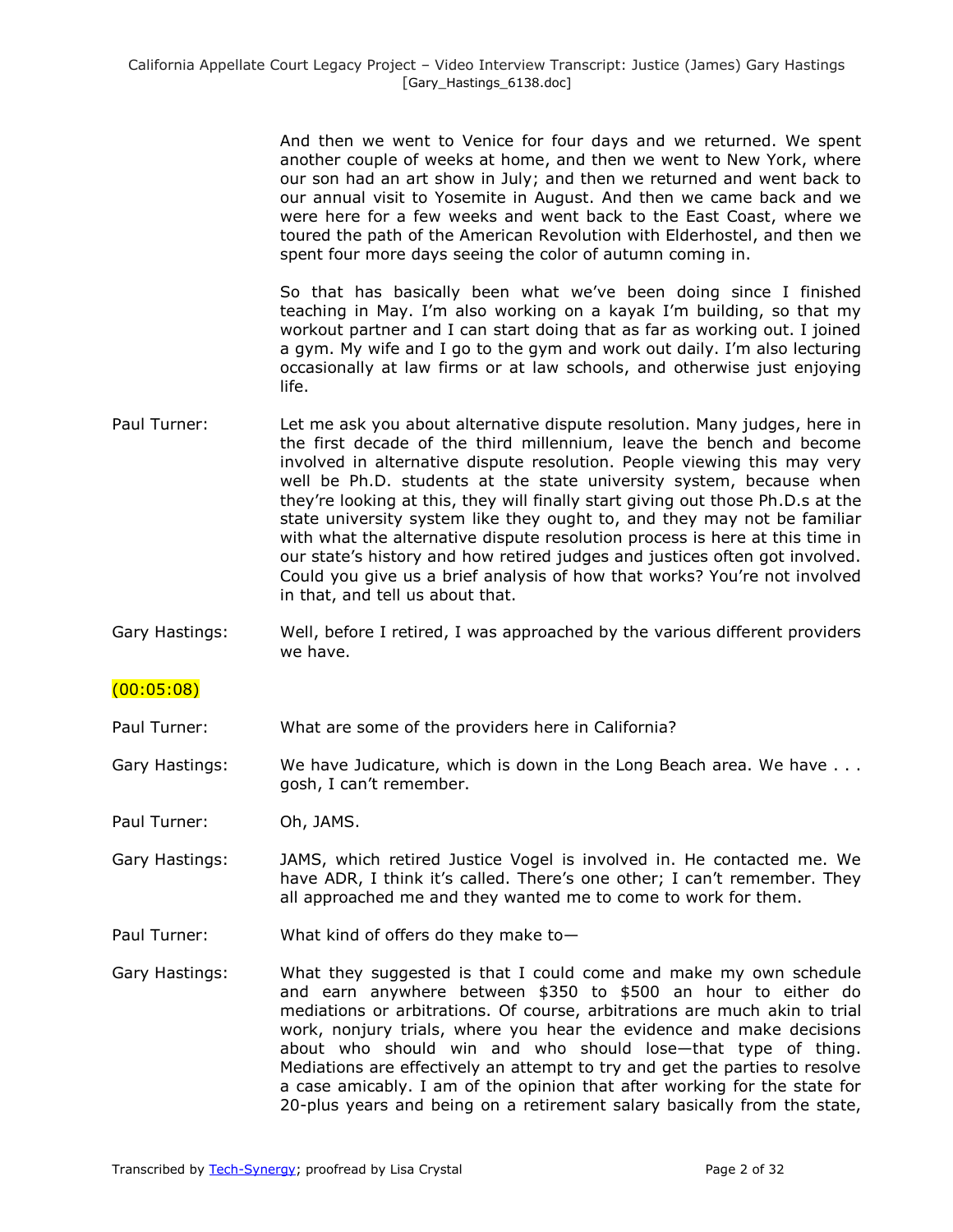> that if I'm going to continue doing that type of work I should probably devote my time to the state, who is now continuing to support me in my retirement. So I decided not to do private ADR. I did join the retired, the Assigned Judges Program, because I had to continue working in the Court of Appeal for six months after I retired.

- Paul Turner: Now, the Assigned Judges Program; could you sort of describe that for us?
- Gary Hastings: It is retired judges who have agreed to come back and sit on assignment in the trial court or in the Court of Appeal and continue doing that which they did while they were active on the bench. They drop out the 8 percent that would normally be taken out of the judge's pay.
- Paul Turner: That's for retirement.
- Gary Hastings: That's correct, and then they divide the remaining amount up by I think it's 250 days, which they feel is the number of days that you work during the year and you get paid that on a daily basis for every day that you work in the retired judges program.
- Paul Turner: Where would you sit as a retired judge?
- Gary Hastings: Anywhere in the state of California that they would want you to sit. And I've been called to go sit out at Riverside in August, which was not a real idea that I wanted to follow—number one, because of the 100-degree weather; number two, because they wanted me to sit in a drug court, which I'd never had any experience in; and number three, because we were going to be traveling the week after. And so I turned it down and they haven't called me since. To be quite frank with you, I've gotten to the point where I'm really enjoying what I'm doing at the present time, and I may not continue in that program. What I may do is contact the local courts where I have friends and offer to volunteer my time to do mediations or whatever on a basis that is acceptable to them and me; and whether they pay me or not, I could care less.
- Paul Turner: That would be sitting as a judge pro tem?
- Gary Hastings: Correct. To be quite frank with you, I just don't see any need to go out and earn the kind of money that retired judges are earning in the private ADR programs. I have an adequate salary from my retirement. I have the same house I bought before Prop 13, eight blocks from the ocean, which is almost paid off. My cars are all paid for, and we have enough money left over from our monthly expenses to travel two or three times a year; and we really have no other desires than that.
- Paul Turner: I'm likewise addicted to Yosemite, but I like it in the winter. But why don't you tell us about what it is about Yosemite that you and Diane like about it, or what your history has been with Yosemite.
- Gary Hastings: Well, it's sort of twofold. The primary Yosemite experience is one regarding friends. We have a group that has been getting together for over 23 years every year—that goes to Yosemite. It's the same group of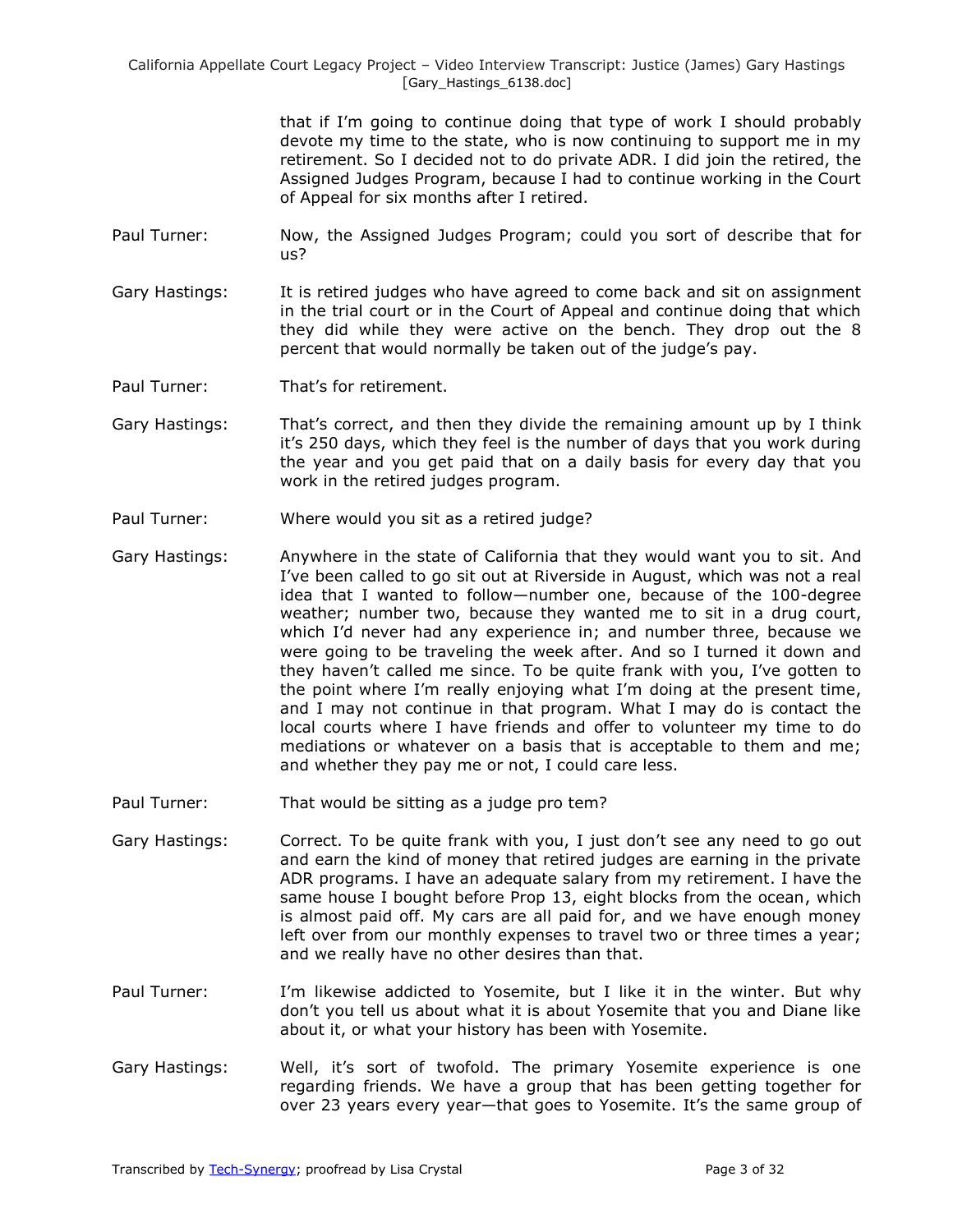> people. They come from San Diego. They come from Northern California. They come from Southern California. Some of them we only see once a year, and it's up in Yosemite. And it's an extended family for us. When we started going there our daughter was 12 and our son was 8, and this time, next year, I'll have performed three weddings for three of the children that were children that my daughter helped to baby-sit when we first started going to Yosemite. And it's a group of friends that is an extended family. We love each other. We like to get together. Yosemite is our excuse to do so.

> But number two, Yosemite is probably one of the most beautiful spots on the face of the earth. I am still active and I work out daily. My wife works out daily and we like to hike, so when we're up in Yosemite, we take long walks and take hikes up to Glacier Point, up to the top of the falls. And we keep an active lifestyle up there.

## $(00:10:14)$

Our group goes to the Ahwahnee twice a week to have cocktails about 3:00 in the afternoon and relax and come back and jump in the river and all talk about our family and friends; and then we all get together and put on a good meal at the campsite.

- Paul Turner: You camp, correct?
- Gary Hastings: We stay in what is known as housekeeping, which is a formal tent city in the valley. And they've got cement floors; it's an H partition which has canvas over it. There is a queen-sized bed on one side and a bunk bed on the other side. We stay there and we cook on our barbecues. We have full electricity in the camp, and so it's not really camping as such. Some people do like to have clean sheets and so forth, and we do.
- Paul Turner: How much time do you spend in Yosemite every year?
- Gary Hastings: At least a week. We will be going I think this year the 10th through the 17th. We get the same time every year. It's the second or third week in August.
- Paul Turner: Do you go there in the winter?
- Gary Hastings: We have. We went up there with the YMCA years ago and it snowed overnight. It was gorgeous. But we may want to go back during the winter now that I've got the time to do so and we have a camper. And I would love to take my wife up and just spend some time up there, just the two of us wandering around during the cold season to see what it's like.
- Paul Turner: Why don't you tell us about your kids, Doug and Laura, and what they are doing now?
- Gary Hastings: Laura is 35. I don't know where the time goes, but she graduated from UCLA despite the fact that my whole family went to SC. When I became a judge, I told her that UCLA would be much better for our pocketbook, so we put her through UCLA and she went to work for Nordstrom in the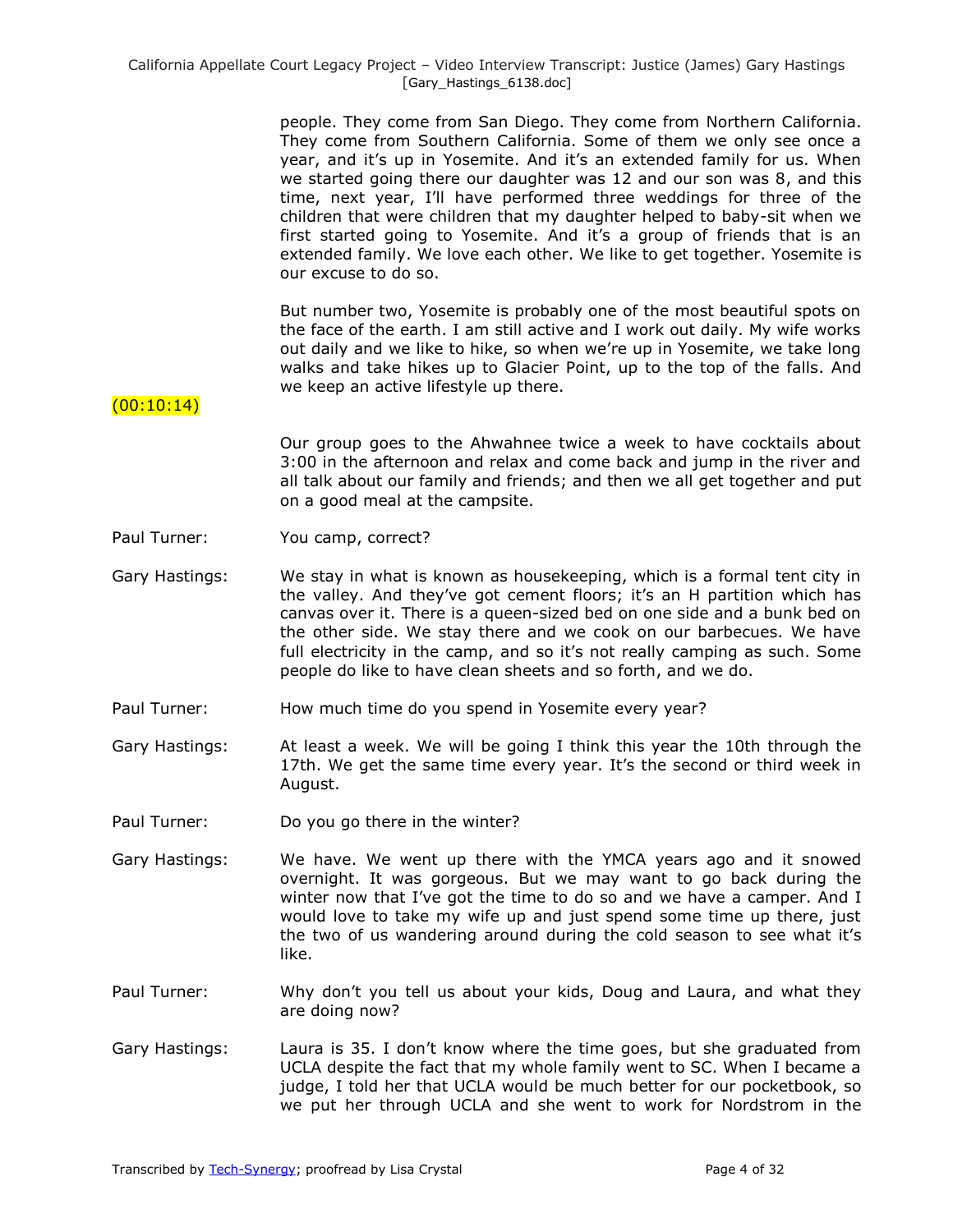human resources division. Nordstrom downsized a few years ago, and so she worked for a dot-com up in Seattle, and ultimately she went with another dot-com; they transferred her down here. She is living in Santa Monica and she is a human resources director for the MySpace portion of Fox Interactive, and so she works probably harder than I may have ever worked when I was a practicing lawyer. She works seven days a week darn near, and goes everywhere with her Blackberry. And she loves it, and so she's working with all the MySpace people.

- Paul Turner: Tell us what MySpace is.
- Gary Hastings: As I understand it—and I've never looked at it—it's an interactive online outfit that you can go to and you can put your own personal information on there and build your own personal Web page. And people exchange friends online and learn about each other online and they download movies online, they download papers; whatever you want, you can put it on that. And you have your own Web page, and people can look it up and find out what you're doing.
- Paul Turner: That is part of the Murdoch empire?
- Gary Hastings: That's correct.
- Paul Turner: What's Doug doing?
- Gary Hastings: Douglas went to Cal. Again, we sent him to the state school; he graduated from Cal. He still lives in the apartment he got when he was a sophomore, rent control; pays \$700 a month, two blocks off of Berkeley. He never got his driver's license, so he jumps on the BART in the morning two block from his apartment, gets off at the first stop under the bay in the financial district, and goes to work for Gordon & Rees as a paralegal, where he does whatever menial things they give to him so he can think about art. Because he is an artist; he has his own artistic lifestyle. It's nonrepresentational. He will do large paintings of different colors and then he'll cut those into strips, weave them together to come up with some type of context; or he'll cut them into one- or two-inch squares and then pin them together and then weave those together. It's a very different way of doing art, and it's something I've never seen before. So he's trying to break into that area, and he would love to stop being a paralegal and just devote his time to art, but he realizes that he has to put bread on the table.
- Paul Turner: Tell me about your photography.
- Gary Hastings: My photography is not as broad as it used to be. I used to have a nice SLR, and I would go out and take photographs and blow up pictures mainly of just scenery—a lot of Yosemite pictures, pictures up the coast in Oregon where we've been camping. I've now gone to a smaller digital camera, which I've discovered takes almost as good pictures as an SLR with film—and so when we come back from our trips I download them onto the computer, and I'm starting to print those out now.

## $(00:15:17)$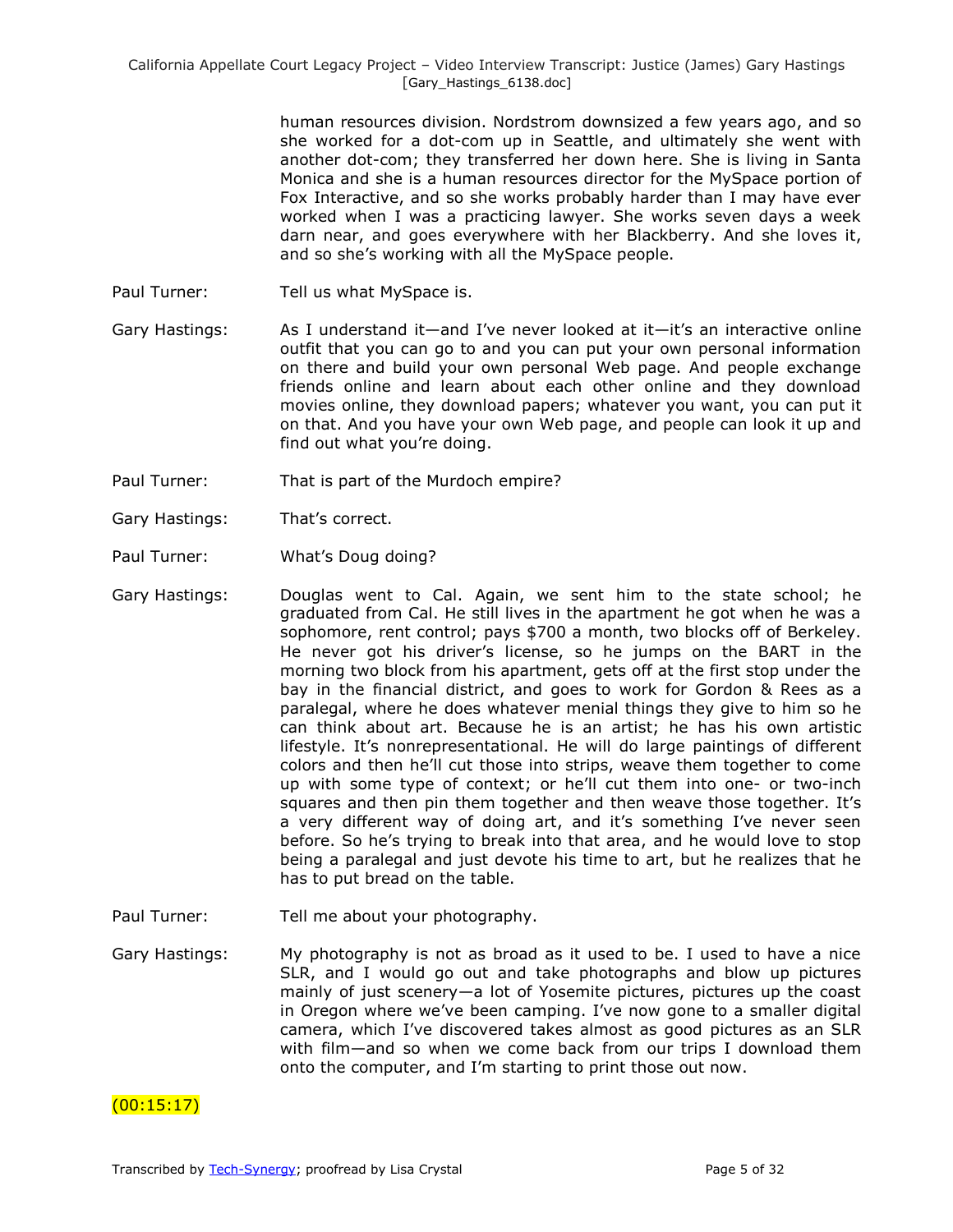Whether I will ever get into photography other than just for printing my own stuff from my home, I don't know, but one of my brothers does sell his photographs out of Colorado.

- Paul Turner: Your chambers here at the Court of Appeal, what did you have on the wall?
- Gary Hastings: I had a number of photographs from years and years ago that I had taken when the kids were growing up. There was a picture from San Francisco. I had some photographs from Yosemite.
- Paul Turner: Those are the ones that, thinking about it now, that really stay in my mind; part of that may be because of my affection for Yosemite, but anyway, go ahead.
- Gary Hastings: Just places we had been. I moved all those home, and now we have a split-level home. We have stairs that go down to the bottom level and I've got those stairs lined with all of the photographs now. Wherever we've been, I blow up some of the photographs and put them there so that we have something to look at when we're going up and down the stairs and Diane is doing the laundry or I'm going to the garage to work or whatever.
- Paul Turner: Tell me about . . . you were born where?
- Gary Hastings: Los Angeles, California.
- Paul Turner: Where in Los Angeles?
- Gary Hastings: Methodist Hospital, which was right in downtown Los Angeles. It's no longer there. Once I guess I was born, they had nothing else to do, so they tore it down.
- Paul Turner: *[Laughing]* Tell me about your brothers and sisters.
- Gary Hastings: I have a brother, Neil, who is four and a half years younger than I am. He lives in Colorado in Telluride. He is a salesman for some condos up in Telluride, and he sells to groups to come in and put on shows and programs. Dean lives up in Big Bear. He worked for the YMCA in Big Bear for years and ran Camp Big Bear until they decided they were going to turn it into a conference center, and so he stayed up in Big Bear after they let him go. He is now working for a hardware store up in Big Bear and feels like he's semi-retired because he only has to work 35 hours a week instead of seven days a week. And he loves the mountains as does my brother, Neil.

Neil is into photography, and he will put on a backpack and hike up into the backwoods up in Colorado and take photographs. And he has won a couple of contests in Colorado for his photographs. He is online; he sells his stuff online.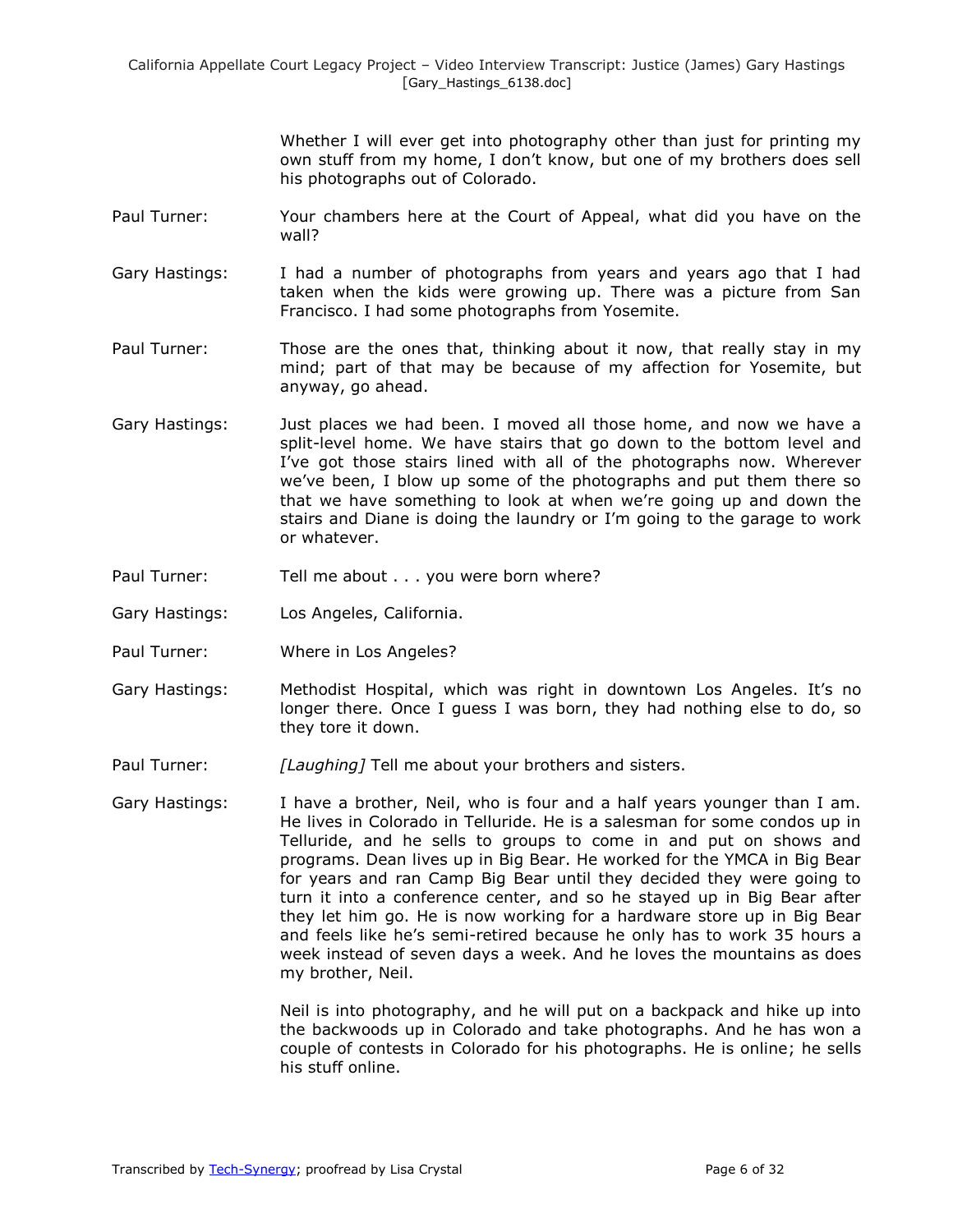- Paul Turner: All three of your family members, your two brothers and you, are drawn to the mountains; do you know why that is? Other than they're just really beautiful?
- Gary Hastings: I really don't. I'm drawn to the mountains and to the ocean because, of course, I surf as well. If I had to live somewhere other than at the ocean, I would probably go up to the mountains, because I like to be away from the hustle of the big city. When I get back to my house in Redondo Beach, there is only eight blocks between me and water, and so I prefer not to go anywhere after that. I'm in a very isolated area. We have our friends there, and I just enjoy . . . I have an active lifestyle, and I enjoy running, biking, surfing, and walking. My wife and I walk at least twice a week, five miles.
- Paul Turner: You live up on the hills in Redondo?
- Gary Hastings: No. Well, I live on the second hill back, which is probably about 200 feet elevation.
- Paul Turner: But when you're running back, if you run down to the beach and back and you're running up the hill that 200 feet is just not 200 feet; that hurts.
- Gary Hastings: Well, it does these days. It didn't 15 years ago when I was training for marathons. That was more fun at that point in time; but now it does, and there's no doubt about it.
- Paul Turner: Tell us about some of the places you've surfed.
- Gary Hastings: We live at a place right down the street from us called Topaz, which is a fast beach break, and we surf there quite a bit. A lot of younger surfers go there with shorter boards and they get in the waves quicker than I can with my long board, more steep waves. Or we go out to the Palos Verdes, where there's a place called the Cove. That's where all the old guys go and it's much of a gentler break, but it's about a quarter-mile walk down to the break and then about a 300-yard paddle out through the surf to get to where it breaks. And if I can get out during the week there when none of the contractors are working and when none of the students are out, we can get out with five or six other guys and headhigh surf; it's a lot of fun.

I have surfed down in the Huntington Beach area. We've gone as far south as Cardiff-by-the-Sea and San Elijo State Beach. My running partner and I used to go down there every Easter camp with our kids and our wives, and his brother would come and we would take over three campsites. And 25 of us could be out in the water at any given time and we would take over a surf spot and surf all week long.

## $(00:20:09)$

Paul Turner: Dick Schauer, who served on our court with your dad, is obviously deeply touched by the sea, by the ocean. Similar feelings, or are you more into the thrill of standing up on a board and racing towards the beach?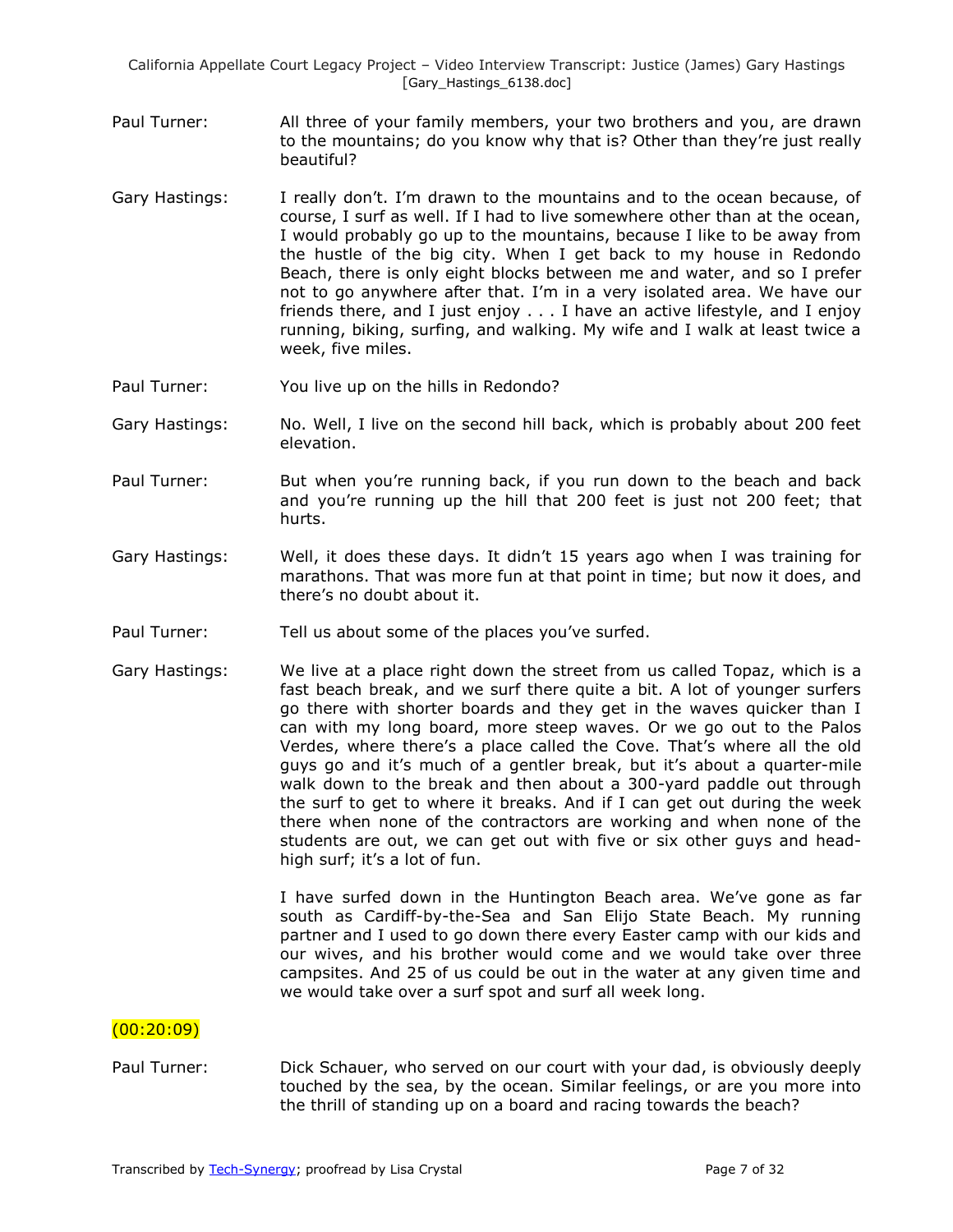Gary Hastings: No, both. When I was at least four or five years old my parents used to take us down to the beach all the time. And I remember wading out into the surf in Laguna Beach one day when the surf was probably double overhead, and my dad said, "Well, go on; all it can do is knock you down.‖ And I went out and he was right, all it could do is knock me down and roll me under; and from that date forward, I've loved the ocean. When I was in high school, some friends of mine and I went out, and I think we got the second rounds of certification for scuba diving that the state handed out. And so from my junior and senior year in high school, we would scuba dive all summer. And at the end of my senior year of high school I learned to surf; and so I surfed for two years until my brothers, when I was away at college, got my surfboard out and broke it. And I stopped surfing until I became a judge, when I had more time and my son wanted to learn how to surf. I went back out, learned how to surf again—that was in 1986, and I've kept up ever since. And I love being in the ocean, around the ocean, on the ocean.

> My dad owned a boat from the time I was 21 until he sold it to our law firm in 1979. And we continued on in the boat, and we had a mooring over at Catalina, at Long Point, and we used to love to just take the boat over and sit there for a week—swim, snorkel, and relax on the boat. In fact, when my dad was still active on the Court of Appeal, he used to take his briefs over there and sit down and read all the briefs for a week and write up his tentative thoughts on them and then come back and then he would actually do his work in the office. I didn't do that because we got rid of the boat when I became a judge.

> And that's when I bought the camper, and so I would start traveling with our camper on land instead of on the ocean. And once I became a Court of Appeal justice, wherever that camper went my briefs went, as did my laptop computer. And you would be surprised how much work you can get done when you're just sitting around a campfire relaxing and reading briefs for fun, so to speak. You know what I'm talking about. Sometimes it's almost like Christmas to open up a set of briefs that are done well. Other times it's like torture.

> But we had a good time. I enjoyed the camping and I enjoyed being on the boat. And I'll tell you what: if I have a hectic day on the bench, for example, as in the trial court—you know as well as I do in the trial court when you go home at night you're much more frazzled than you are when you're on the Court of Appeal, because the pressure on the trial court is different. I could go home at the end of the day, grab my surfboard; my buddy and I would paddle out at the cove, watch the sun set over the ocean, watch the moon rise in the east, and all of your cares just flow away. Whether you catch a wave or not, just being out there, sitting in the ocean, watching the seals come up around you, it's a wonderful catharsis for getting rid of tension.

Paul Turner: Tell me about your mom and dad.

Gary Hastings: I was very fortunate having the parents that I do. My father and mother married in June of 1941. I was born in February of 1943, and my father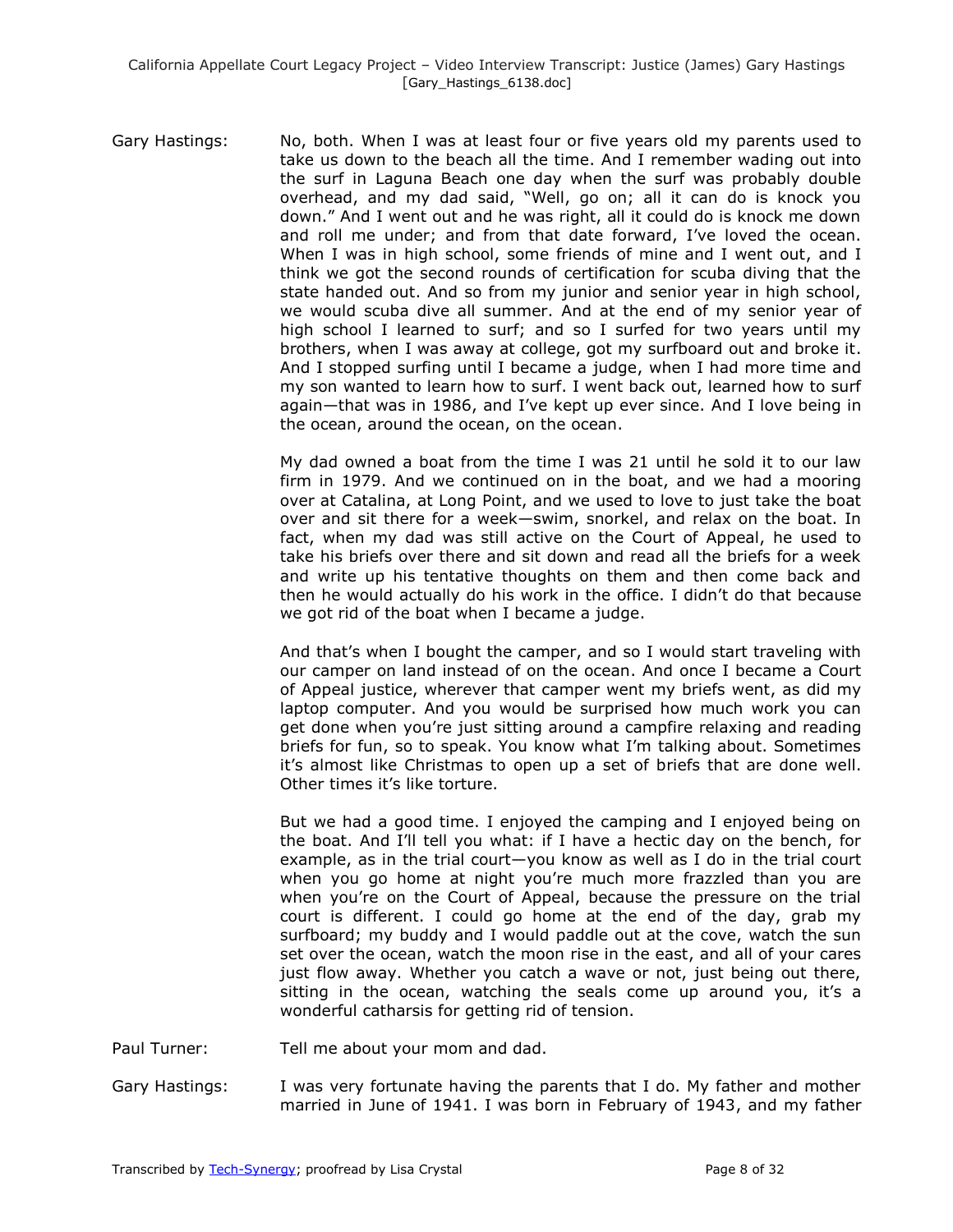was on a four-stack destroyer going down the Mississippi River at the time. My mother was in South Pasadena with her mother, and I'm told the first time I met my father was in New York when his destroyer put back in after going down to South America and back up. I don't remember that, of course, but I'm told that I was taken up to the top of the Empire State Building and I looked down over the city and my dad was in his naval uniform and my mom was there. And I actually have a picture of it. But after that my mom returned back to South Pasadena and my dad was sent to UCLA, where he taught navigation.

- Paul Turner: A part of the ROTC program?
- Gary Hastings: Yes, part of the ROTC program. After the end of the war he was discharged, and he stayed in the Reserves and he went to work for Firestone Tire and Rubber Company, which ended up being a client of mine years later. And he discovered, however, that he didn't want to continue working for someone else.

## $(00:25:02)$

- So his father, who had been a lawyer and was a lawyer at that time . . . he decided to go to law school, so he went to law school at USC. Meanwhile my mother, along with her mother, ran a nursery school at their residence on Rawlings Avenue, which was just down the street from South Pasadena High School. And my mom and her mother earned enough money for my dad, on the GI Bill, to go to law school at USC. And I remember attending that nursery school, and my dad ultimately graduated and then he went to work with his father in downtown Los Angeles.
- Paul Turner: What was the name of the firm?
- Gary Hastings: Hastings, Blanchard & Hastings. Bob Blanchard was the other member, and Dad also started teaching at that point in time at Southwestern Law School. So I remember him coming home at nights, bringing blue books, preparing for classes, studying to try and stay ahead of the students; and at the same time he and his father were trying to bring the law firm back up to prominence. During the war there were some problems, of course, so I remember him coming home and preparing trials and so forth when I was in the lower grades and even up through when I was in high school.
- Paul Turner: What kind of work did your dad do?
- Gary Hastings: He did primarily a lot of probate, a lot of will and estate planning, but he also represented corporations, small corporations. He would do trials for them and he would incorporate them, handle their affairs. He also did a lot of banking law and he helped form a bank in Pasadena, the Bank of Pasadena, which I think has been merged since in a larger bank. On the other hand, my mother had gone to USC; that's where my mom and dad met. She's a very strong woman, very optimistic about life.

And the night that my mother and father were to have their first date, she was driving home to change and get ready for the date and she was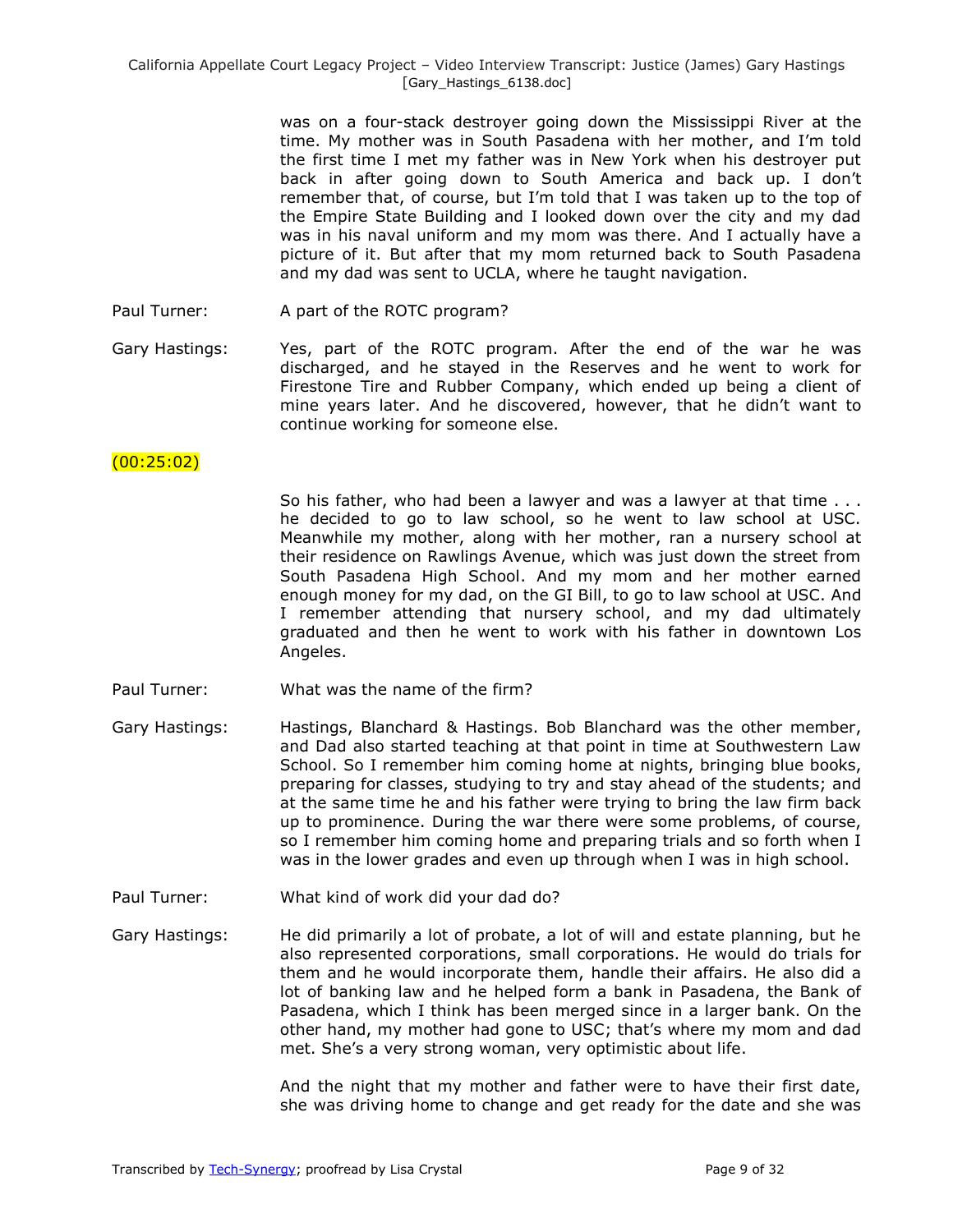on the Pasadena Freeway and she was listening to the radio when it was announced that her father, the principal of South Pasadena High School, had been shot and murdered along with four other members of the school board.

Their date was canceled that night, obviously, but they got together after that, and she somehow got through that and continued going to USC, graduated. And her mother was very strong as well and, as I said, helped her within the nursery school. And then ultimately she had me and my brothers Neil and Dean, and she became a full-time mother. We had a very supportive family when we were at home. My dad also, to help with regard to developing clients, became a teacher at a local church, and I remember being in his class. I was forced to go to his class every week whether I wanted to or not.

- Paul Turner: You said local; is this all in South Pasadena, Los Angeles?
- Gary Hastings: Actually, by that time we were in San Gabriel, and so I remember going to those classes and Dad teaching Bible school, which was an interesting concept. Ultimately, we moved to Arcadia, where I went to high school and graduated from Arcadia High School, and my brothers both started at Arcadia. But shortly after that when I went to SC, my mom and dad moved to Palos Verdes, and they've been there ever since.
- Paul Turner: Your dad was appointed to the superior court, am I correct, by Governor Reagan, correct?
- Gary Hastings: He was appointed in the same month I graduated from Southwestern Law School in June of 1972; and he was sworn in on one of the days I was taking the bar exam, so I missed the swearing-in. Fortunately I passed the bar exam and I was able to attend his swearing-in at the Court of Appeal level 8, 9, 10 months later.
- Paul Turner: Your dad's practice before he became a superior court judge—was it principally litigation or had he moved over into other areas as well?
- Gary Hastings: No, it was . . . as a matter of fact, litigation was a very minor part of his practice. It was primarily estate and probate; in law school I worked for him as a law clerk and I used to do tax returns for his clients and small corporate.
- Paul Turner: Was he ever involved in governmental relations—lobbying or anything like that?
- Gary Hastings: Not that I know of. He did get involved in the State Bar and the unlawfulpractices committee and some other State Bar committees to the extent that they may have been involved in some type of governmental action, he may have been involved; but he really had no direct tie-in other than when, I think, he was the San Gabriel Valley representative for Eisenhower in the early '50s. Other than that, he had no direct tie-in with politics or government.

# $(00:30:07)$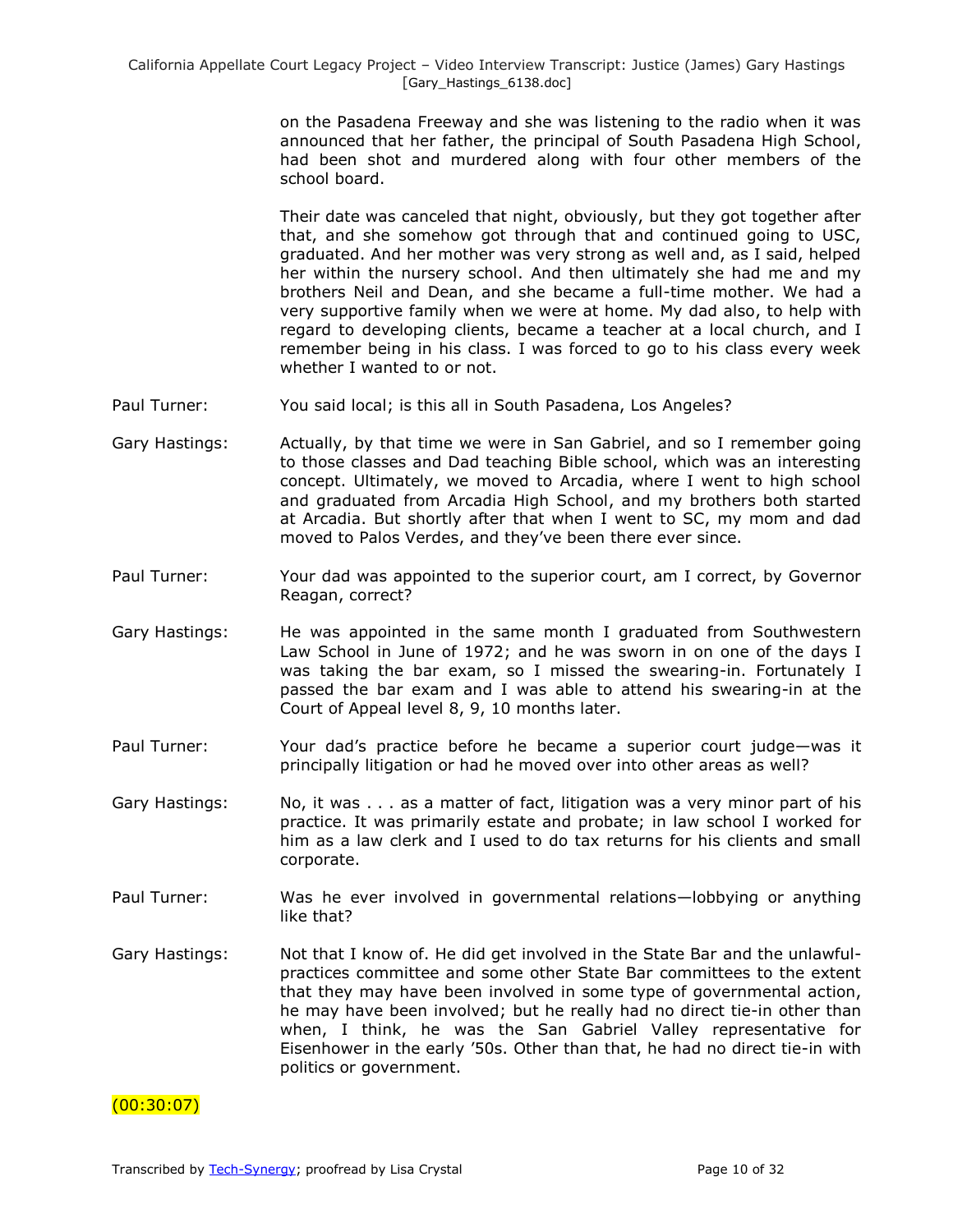- Paul Turner: He was appointed by President Reagan. Do you remember what his assignments, your dad's assignments, were?
- Gary Hastings: He was first assigned to the civil division in downtown L.A., and that's where he sat until he was elevated to the Court of Appeal less than a year after he was first appointed. He wanted to get to criminal, but they didn't have time to get him there. So he did mainly just civil trials.
- Paul Turner: So he was appointed to the Court of Appeal, Second Appellate District, Division Five, the premier appellate court in America?
- Gary Hastings: At that time.
- Paul Turner: *[Laughing]* So as a kid . . . by then you're a lawyer. How did you find out that Dad is going to be on the Court of Appeal?
- Gary Hastings: I recall that he contacted me and said, "Well, Governor Reagan has asked me to go on the Court of Appeal." I said, "Fine." I was involved in just learning the practice of law at that point—as you know, the first five years of trying to practice law is nothing but a learning experience and you're trying to keep your feet going the straight way instead of falling off the cliff.
- Paul Turner: You're right, it takes five years. There's something about that five-year thing.
- Gary Hastings: No doubt about it. It wasn't until after five years of practicing law and I was in the trial firm that I realized I thought maybe I knew what I was doing; and it was only then that I was able to sit down and try and figure out how to better try a lawsuit. Of course, the National Institute for Trial Advocacy teaches that to you now, and I'm involved in that and I work with them. I wish they had had that back when I was beginning the practice.
- Paul Turner: Let's go back to high school. What did you do in high school?
- Gary Hastings: I had a good time. I wasn't really a student that much. I think I averaged about a 2.7 grade point average, mainly because I showed up every day. But I was also . . . I had played Little League baseball and I was involved in sports all throughout my life, and I ended up on the tennis team in Arcadia High School. So for three years I played tennis, I went to football games, I went to school every day, and I managed to squeak out a 2.7 grade point average. My parents told me I should go to college—it would be the four most fun years of my life. And I thought, okay, well, why not? If it's going to be fun, I'll go to college. And so we applied to USC and I got in at USC.
- Paul Turner: What did you major in at USC?
- Gary Hastings: I started out in poli-sci and ended up in business because I really wasn't too good at languages and some of the classes I had to take at poli-sci, so I transferred over to business. And true to my parents' prophecy, I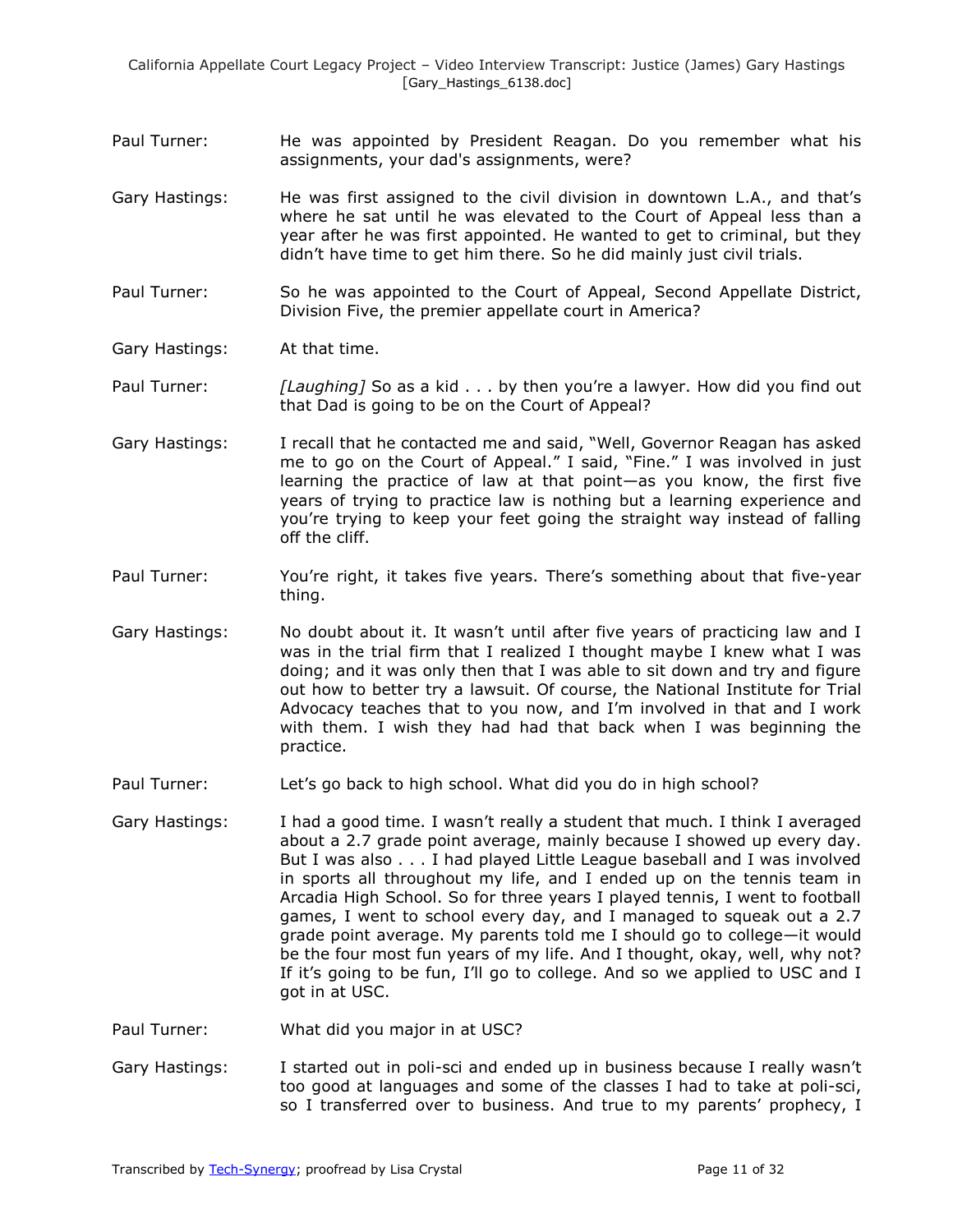> was having some of the most fun that I've ever had in my life, and I flunked out after three years. What happened is that at the end of my sophomore year, my grade point average fell below 2.0. This is the time that the Vietnam War was just getting under way, 1963 or 1964. Because my grade point average fell below a 2.0, I was reported by the school to the draft board.

- Paul Turner: I trust that reporting took, literally it was a nanosecond after you had less than 2.0.
- Gary Hastings: Probably, because I went back to school in the summer and took two classes and made up the grade so that I would get back above a 2.0.
- Paul Turner: Why don't you tell whoever is going to be listening to this, you said you lost your 2-S; what's a 2-S?
- Gary Hastings: That meant that as long as you were an active student in college, you were deferred from the draft.
- Paul Turner: Okay, and when you no longer were a 2-S?
- Gary Hastings: I became eligible to be drafted and go to Vietnam.
- Paul Turner: That's a 1-A?
- Gary Hastings: That's right, and so I got my grade point average up again. That would have been after my junior year, because I got back into school and the next thing you know, I got my draft notice in the mail halfway through the fall semester.
- Paul Turner: Did you have to have a draft physical?
- Gary Hastings: Yes, I did.
- Paul Turner: Where did you go for a draft physical?
- Gary Hastings: It turned out I had that draft physical on the first day of my finals in downtown Los Angeles at the old building near Los Angeles and 11th Street. I can't remember the name of it. But believe it or not, I flunked the physical. And that's because when I was a sophomore I had been, I think, misdiagnosed as having an ulcer, and they were still being selective back at that time.

## $(00:34:56)$

- Paul Turner: It *was* called the selective service. *[laughing]*
- Gary Hastings: That's right. So they told me they didn't want me. By then I had blown off all my finals because I knew I was going to be going into the service, and I came home and told my parents I had flunked the final and that I also flunked out of college.
- Paul Turner: *[Laughing]* But you also flunked the physical.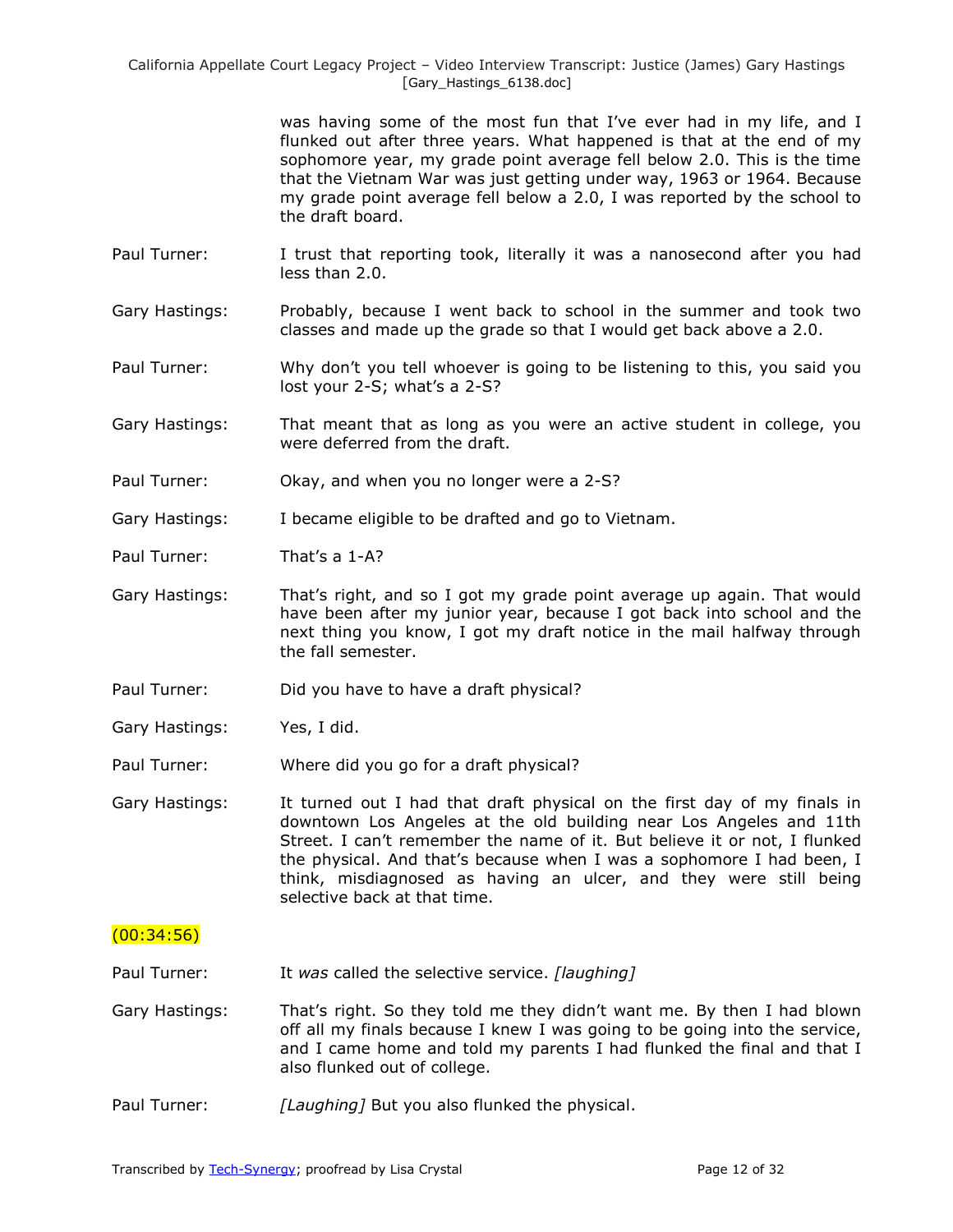Gary Hastings: I did; I flunked everything.

Paul Turner: You were then rated 4-F; is that right?

- Gary Hastings: 4-F, meaning not qualified. So I started working out and I went back to the doctor and got a letter from the doctor saying that my ulcer had been cured. I signed up for the Marine Corps, and I was going to hopefully go into their warrant officer training to learn how to fly helicopters. And fortunately or unfortunately, depending upon who is who, they still would not accept that from my doctor, and they said I was still 4-F.
- Paul Turner: What year is this?
- Gary Hastings: Nineteen sixty-five. And so they would not take me; so at this point in time, I'm out of USC. I only have 32 units to graduate. I'm down 28 units, below a C, because I didn't take any of my finals. So I went to work at a hardware store in downtown L.A.; I was working there during the Watts riots.
- Paul Turner: Was there any damage to the store during the—
- Gary Hastings: Oh, yeah, they broke into the store, broke all the windows, went in, and there was a gun portion of the store—they looted the guns, the ammunition and so forth.
- Paul Turner: Was that investigated by the police department, or it was just so much chaos that nothing got investigated?
- Gary Hastings: So much chaos nothing got investigated. By the next morning the National Guard had come in and taken control, so we went in and boarded up the store. But then for some inexplicable reason the National Guard pulled out and they started looting again. I decided maybe that discretion was the better part of valor, so we left. And those riots went on for another week or two.
- Paul Turner: Where was this store located?
- Gary Hastings: Thirty-first and Vermont, just two blocks from where I lived, from my apartment. And I stayed in my apartment all the time, and I remember running . . . We had police roadblocks, and I remember going out and buying beer with my friends from college and running the police roadblocks, going down to the beach. It was during the summer.

And so ultimately we got the hardware store going back and I decided to move to Manhattan Beach, where . . . great lifestyle. We were told stewardesses lived there, and again, I love the beach. So we found a place about half a block from the ocean at the beach and started having a good time.

Paul Turner: Who is the "we" here?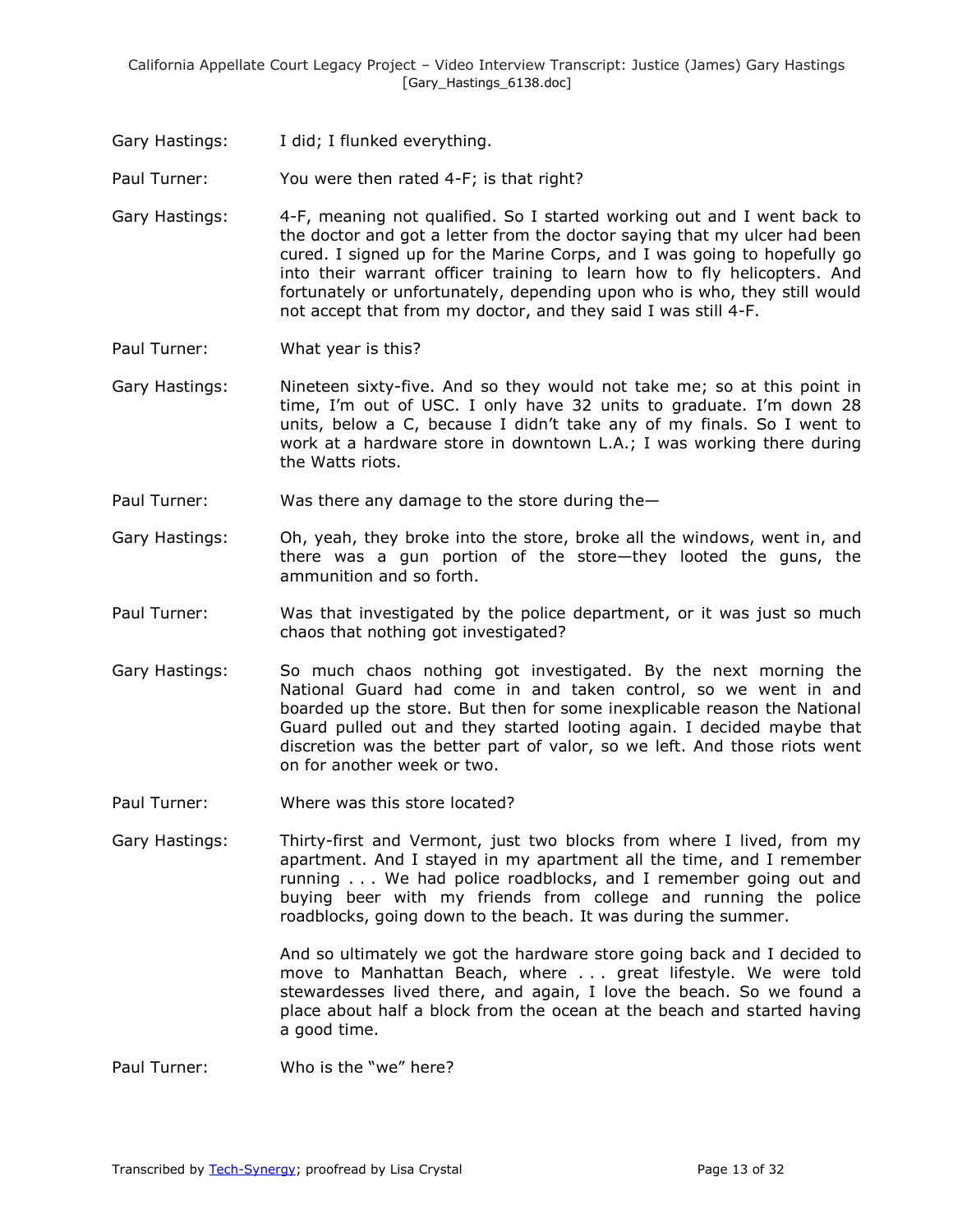- Gary Hastings: My best friend from high school. But then he decided after he had flunked out of Arizona that he was going to go back to school, so he left and I had another guy move in that I met down at the beach. And the two of us were living there and he decided to have a . . . This is a way of getting around to how I met my wife, who was the one that saved my life, of course. He decided to have a party for his girlfriend and bring a bunch of girls over, and my wife was one of the girls who came by. And from the moment I saw her, that was it. I was going to El Camino College to try and make a couple of grades back up, and she was working at El Camino College.
- Paul Turner: What did she do at El Camino? Do you remember?
- Gary Hastings: She was going to Long Beach State and working in the department where they do the advising of students, and she worked there from noon until 9:00 at night and she went to school in the mornings. So I got to know her and I asked her out, and our first date was on her birthday on May 4, 1967. And by June, I had somehow proposed to her, and the next January we were married. And she was almost a four-point student at Long Beach State, and at that point in time I realized I had to do something with my life.
- Paul Turner: What was her major at Cal State Long Beach?
- Gary Hastings: History. As a matter of fact, I'm very involved in history now. I'd gotten involved because I started reading some of her textbooks, which she thought was boring; but I digress.
- Paul Turner: What was her maiden name?
- Gary Hastings: Lyon. Diane Lyon.
- Paul Turner: I went to Cal State Long Beach at the same time. I've got both pistons pounding, steam coming out my ears trying to remember if I met her.
- Gary Hastings: She was a fairly quiet-type person. She would have been the one that went to school. She didn't live on campus. She went to school with her friends, came back, studied; as I said, she was almost a 4.0. So she shamed me into going back to school. I got my grades up a bit at El Camino; I went back to USC.
- Paul Turner: El Camino is located in Torrance?
- Gary Hastings: Torrance. Correct; South Bay. I remember going back and talking to Dean Himstreet, who was the assistant dean of the business school, and I said, "I've had a cathartic happening.

#### $(00:40:03)$

"I've met the girl I want to marry. I'm going to get married. I realize I need to get my act back together. I know I'm down 28 grade points. I would love to petition to get back into USC."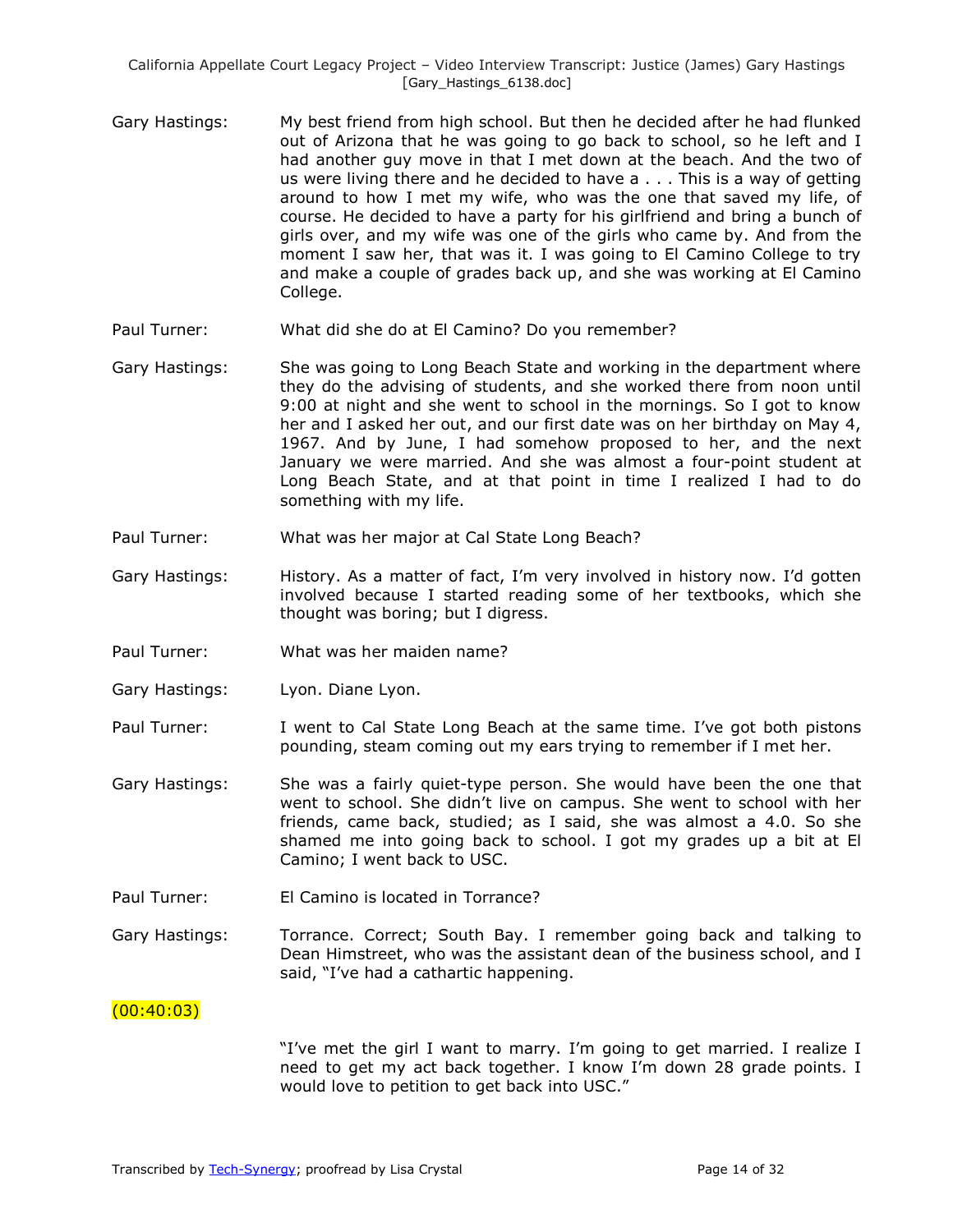Paul Turner: Were you groveling in this conversation?

- Gary Hastings: I was; I was groveling. Blessed be, he said "Fine." He took me back. As I said, I had only 32 units to take. I got seven A's, a B, and a D. The D was, of course, in statistics, which I had at 8:00 in the morning; I had to drive from Palos Verdes every morning down to USC. And that brought me back up to 2.000001, and I was able to graduate.
- Paul Turner: That's .00001 higher than the GPA of Secretary of State Collin Powell, at that time City College of New York.
- Gary Hastings: Well, I'm in good hands then.
- Paul Turner: Well, both you and he changed. So you graduate. Do you know what you want to do?
- Gary Hastings: No. I was going to become the president of a company, of course, because I was in the business school at USC and they teach everyone to become presidents of companies. So I went to work for Alcoa in downtown Los Angeles.
- Paul Turner: What did you do when you were working for Alcoa?
- Gary Hastings: I was called an in-house customer service representative. I had three salesmen that worked out of our division, our office, and I had a staff of four gals that did input on sales. And I was the in-house person, and if any problems came up with customers they would call me and I would work it through the gals; and we would contact corporate, where they would process the aluminum, and I would take care of those problems. And the salesmen, of course, were out selling product. I had a boss at Alcoa that was on his way down, and he was, I thought, someone I did not want to work with the rest of my life.

And I discovered that in big corporations, just as my dad had years before, that that might not be the way to go. He had been bugging me ever since I was a kid that I had to become a professional lawyer or something like that. His father was a lawyer, his father's father was a lawyer and a dentist; and of course I wasn't going to believe any of that. I wasn't going to do what he wanted me to do until my eyes were opened—of course, after working for Alcoa. So I went to Diane in May of 1969 and I said, "This is a no-win situation; maybe I should go to law school." She said, "I have no problem with that; I'll put you through three years of law school." She was still working at El Camino.

So I applied to Loyola and Southwestern, which were the only two schools still open for taking students, and I remember getting an acceptance from Southwestern. I don't remember if I ever heard from Loyola, but the dean at Southwestern at that point was Wildman; he had just started. And they had just obtained their California accreditation, and they were going to start a full-time day program. So I thought I was going to end up going to the night school at either Southwestern or Loyola for four years, but when I found out I could do it in three years, I jumped at it. So I entered Southwestern in the fall of 1969, scared to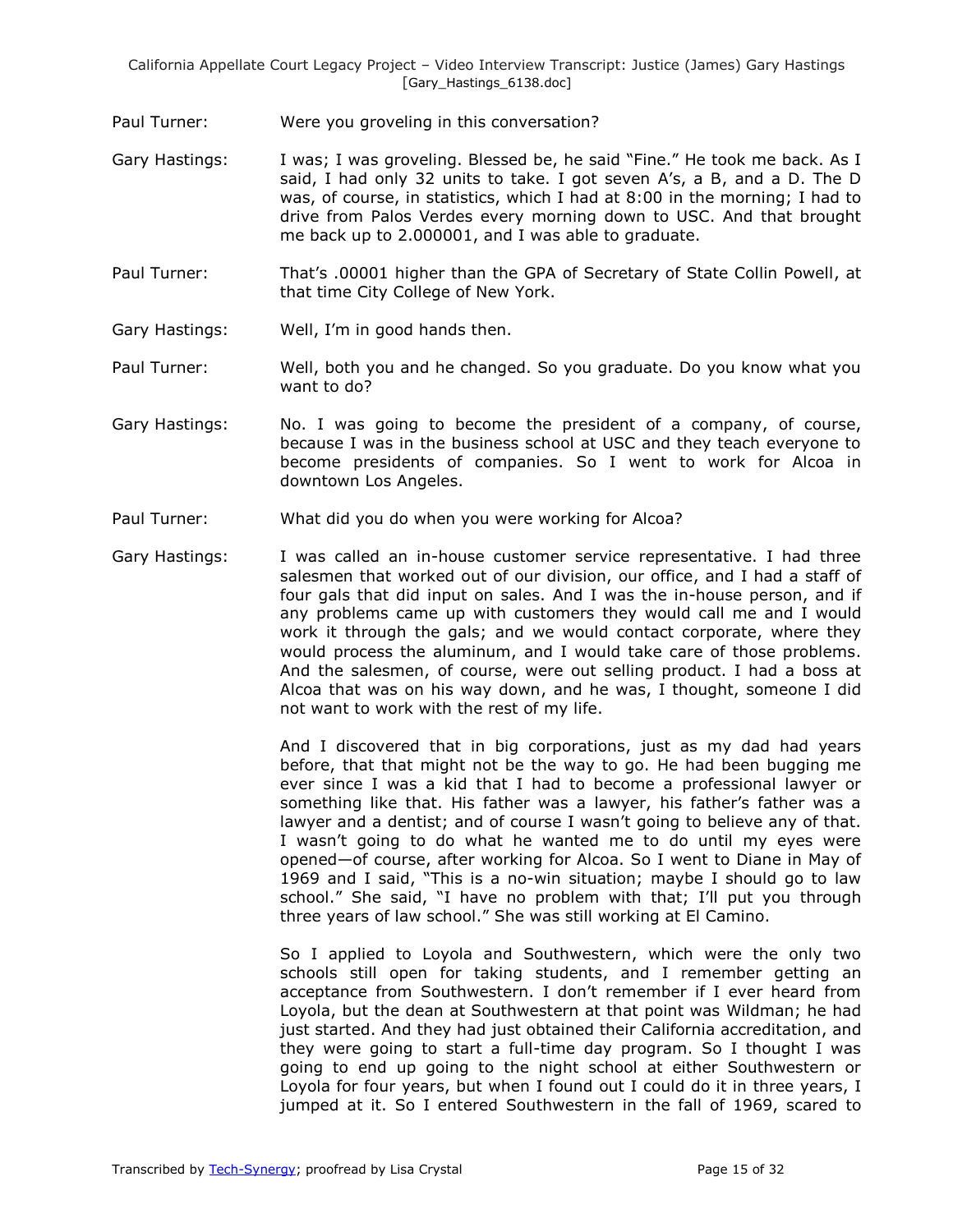> death that I was going to flunk out and my wife was paying the bill. I studied like I never studied before. Somehow I ended up number one in my class at the end of the first semester and at the end of the first year, and remained that all throughout my career there. And so I got a good foundation and surprised the hell out of myself that I was able to study.

- Paul Turner: Looking back on it, did you develop a greater level of self-confidence at the end of that first year when you realized, I can hack this academic side of life?
- Gary Hastings: No doubt about it. As a matter of fact, I had developed that confidence at the end of my career at USC—because remember, I said I got seven A's, a B, and a D. I found out I could excel if I really put my mind to it. So when I got into law school, I really didn't know what I had facing me, so I just worked my tail off and to my surprise ended up as well as I did. And that gave me a whole bunch of confidence.
- Paul Turner: You became the editor of the *Law Review*, is that correct? Tell me about how it is, the process by which *Law Review* articles were prepared in the years that you were at Southwestern.
- Gary Hastings: They were not my first year, because we didn't have a law review. What happened is that at the end of my freshman year, my 1L year, the dean contacted me and asked to meet with me and asked to meet with some other people—Stan Getz, Larry Greenberg, Mike Singer, and one or two others. Dick Durant.

# $(00:45:01)$

And he said, I'd like to revive the *Law Review* that Southwestern had begun back in the early teens of the 20th century, when at one point in time Burke had been, I think, the editor of the *Law Review*, who had been on the Supreme Court of California.

So Stan Getz agreed to become the editor-in-chief, and they made me a notes and comments editor. So we started from scratch. We went out and recruited people. We contacted people out in the industry to submit articles. We got students to write articles. We had no idea what we were doing, and in fact the first issue was not put out until after the editor-inchief and the other third-year students graduated. And I automatically became editor-in-chief; they just made me editor-in-chief because I had been the notes and comments editor.

- Paul Turner: How would you physically prepare an article?
- Gary Hastings: I wrote an article on *People v. Anderson* and—
- Paul Turner: How did you go about the physical act of preparing the article?
- Gary Hastings: Fortunately the best class I ever took in high school was typing. So I was very good at typing. I typed all of my exams at law school; I typed my bar exam. So I would type out an article on a typewriter. Of course, you had multiple onion skins and erasers and so forth.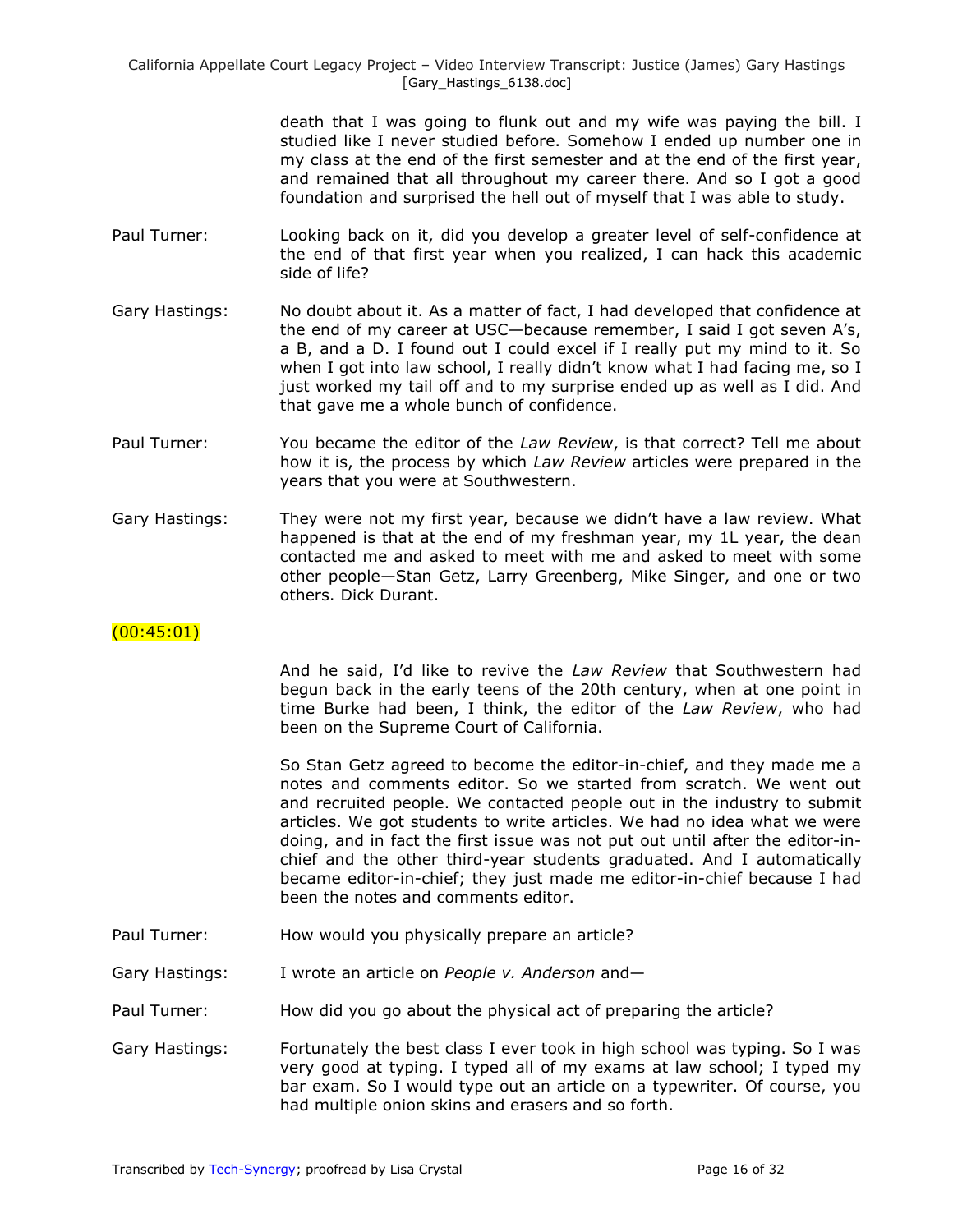On the other hand, if I wasn't typing I would cut and paste and handwrite, and then of course we'd do the editing, cutting and pasting, and so forth. It was, of course, long before computers. And I got used to doing that. So at the end of my final year at Southwestern we put out the first volume, and we were in the midst of the second and third volumes when I graduated.

- Paul Turner: How did most of the persons who wrote *Law Review* articles or notes or whatever, how did they do that? Did they write it out in longhand and they would type it up, or had someone who would type it up for them?
- Gary Hastings: They would submit them in typewritten form. We didn't want them in handwritten form because we couldn't read half the stuff we got in the handwritten form; so one of our requirements was it be submitted in typewritten form, and more than one copy.
- Paul Turner: So by the time you were in law school, did you have photocopy machines?
- Gary Hastings: Yes.
- Paul Turner: What would happen?
- Gary Hastings: I'm not that old.
- Paul Turner: *[Laughing]* Inside the photocopy machines were the ones which were the reverse photocopy, which is when I started.
- Gary Hastings: Some of them were.
- Paul Turner: Tell us what the reverse photocopy would look like. Describe the wet page.
- Gary Hastings: The wet page. You would put the item that you wanted to copy on top of the glass and then out would come a limp, wet page which you would have to let dry, and it smelled like hell too, and we would use those to cut and paste. At the same time, some of the better copying machines were being purchased by the *Southwestern,* and we were able to use those as well. So it got a little easier.
- Paul Turner: Did you ever have the ones where the background is all black, but the typewriting was white?
- Gary Hastings: No, but I saw those. I saw numerous of those, but never had to worry about those.
- Paul Turner: You would get the draft of the note or the article. Now someone had to edit it, and that's the reason they're called editors. Tell us how that was done.
- Gary Hastings: Well, if you can imagine, here I am as a note and comment editor and my third year as the editor-in-chief, a second- or third-year law student,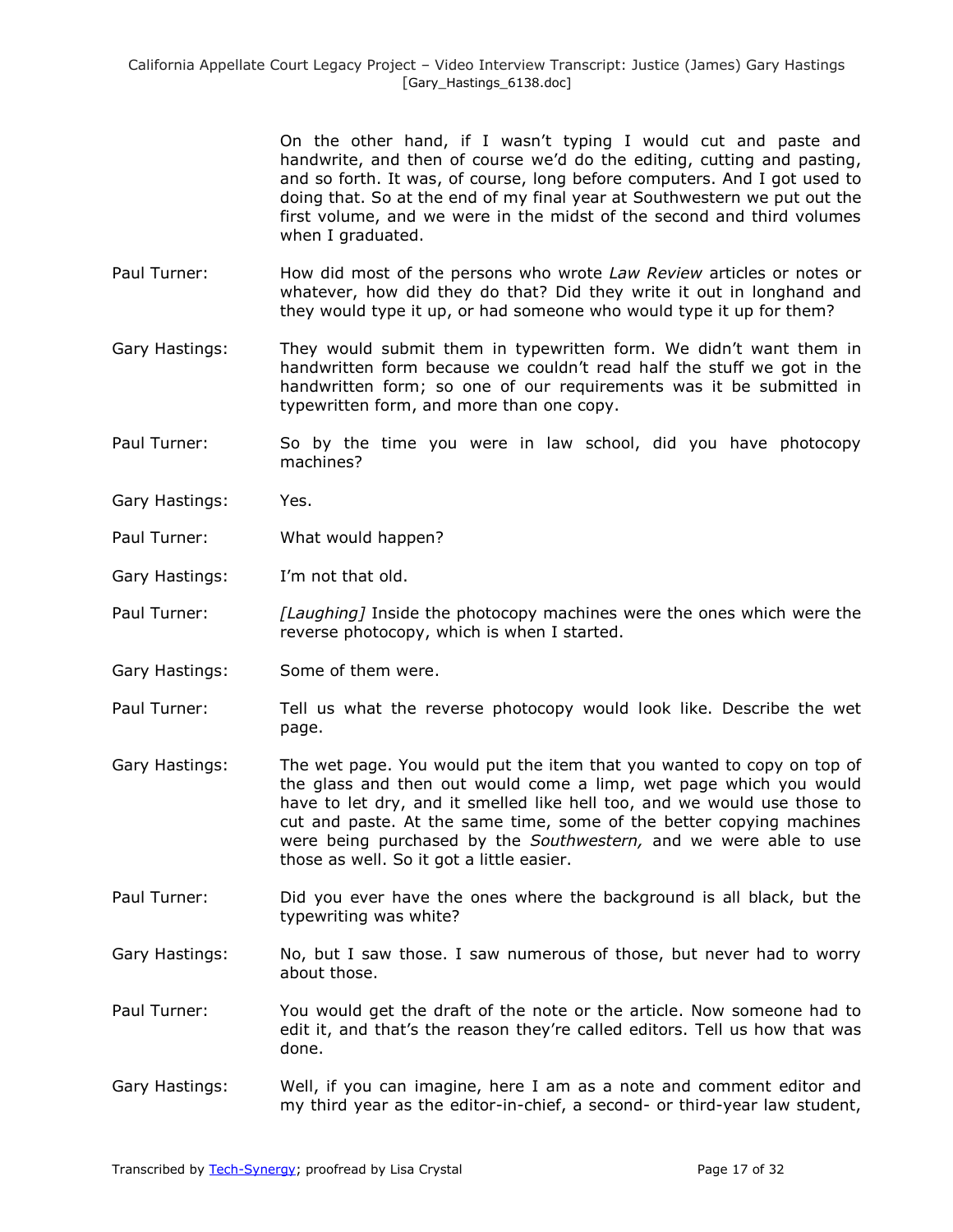getting *Law Review* articles from professors and lawyers in the field. And we students would sit down and read the articles and research when necessary and decide when this practicing lawyer, this professor, was saying something wrong or how could it be said better, and we would suggest changes.

It was rather arrogant of us at that time, but we didn't know any better, and so we would suggest changes. It would either go back and the author would make the changes or we would rewrite them, cut and paste, and send it back to the author with the suggestions; and ultimately we would get the final draft in.

- Paul Turner: You used the term "cut and paste"; in the computer age we know what that is, but before computers, B.C., tell us how you would cut and paste.
- Gary Hastings: You would make a photocopy of the article instead of using the original, and if there was any extraneous material in what the original had or if maybe the organization wasn't proper you'd take scissors and you'd cut out paragraphs or sentences and rearrange them by pasting them with tape or library paste, which by then didn't taste as well as I thought it did back in the third grade . . .

# $(00:50:11)$

. . . and rearranged the article or maybe even throw in some handwritten material so that you would end up getting probably the yellow legal tablets with a number of white copies cut and pasted to redo the article. And then you would either have that retyped—

- Paul Turner: And who would do the retyping?
- Gary Hastings: That was a good question. Every now and then they would provide us with a secretary at the school or we would have to send it back to the author and suggest it be retyped that way. They were more than patient with us, for some reason.
- Paul Turner: Who would make the final decision—we're going to put this article in the *Law Review*?
- Gary Hastings: The staff—basically the editorial board, which was the editor-in-chief, the notes and comments editor, the lead articles editor, and maybe the managing editor.
- Paul Turner: At some point are you, by coup d'état or otherwise . . . become the editor-in-chief of the *Southwestern University Law Review*?
- Gary Hastings: It was basically a coup d'état, because I had been the notes and comments editor; and they said, "We need consistency, so you're now the editor-in-chief."
- Paul Turner: Tell us what you would do on a daily basis; what time would you get to law school?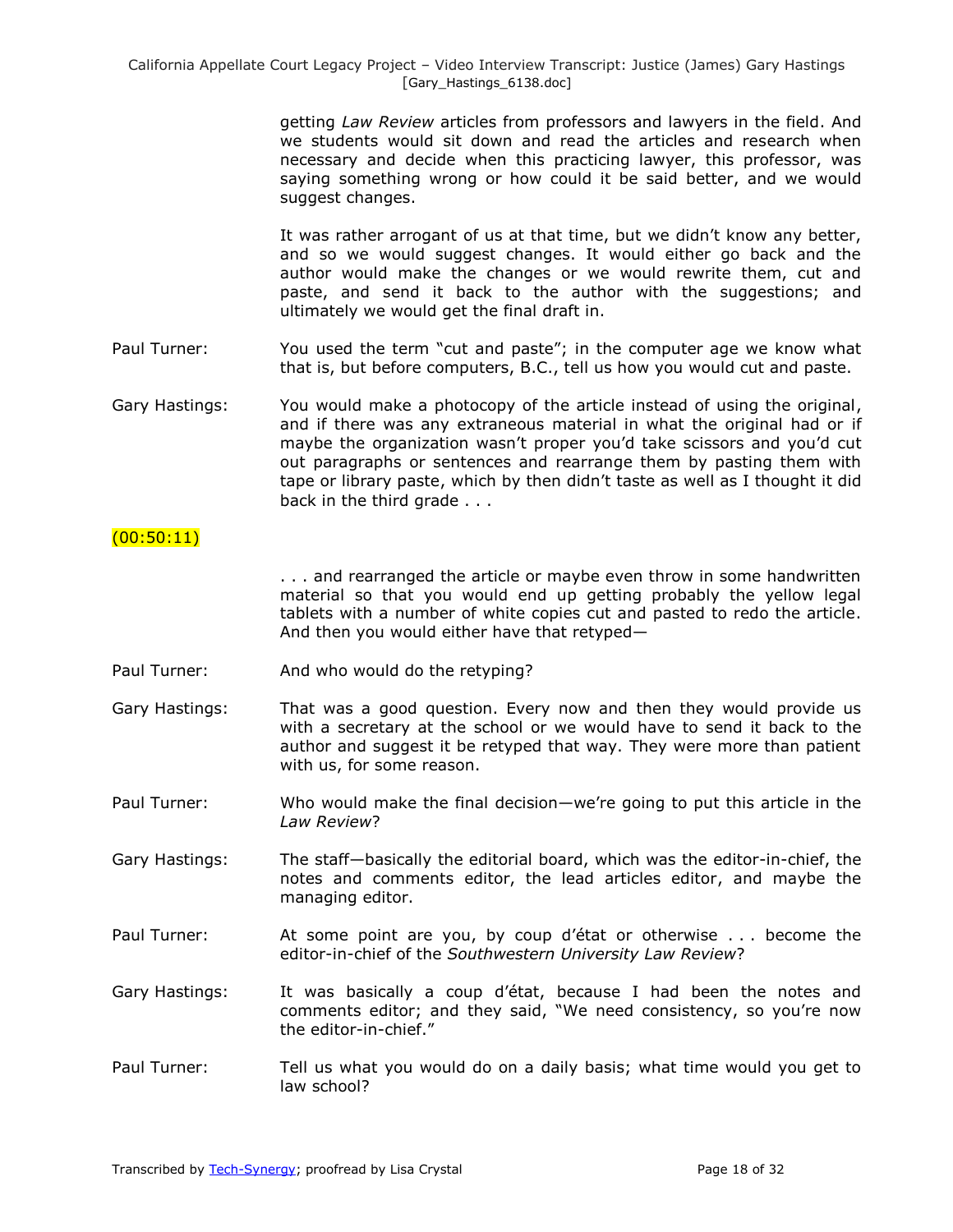Gary Hastings: Most of my classes started around 9:00, and that semester, my final year, I tried to have them finished by noon. If I couldn't, we did have an office—my wife sewed the curtains for the office and we got some borrowed desks—and I would go up to the office and we would work in the *Law Review* office either studying for classes or working on *Law Review.* 

> And we would have our staff members come in and leave on whatever basis they could; they would work in the libraries. And we would review input articles that would come in; we would work with the notes and comments editors. And I was there probably from 8:30 until 4:00 in the afternoon every day, and then I would go home and try and study in the evening because Diane worked, fortunately, still at El Camino until 9:00 at night; and so that gave me the time I needed to study.

- Paul Turner: And when you graduated from law school and took the bar, describe where the bar exam was held.
- Gary Hastings: I took it out at Glendale College in the typing room with my old 1945 portable Royal typewriter. I drove from Palos Verdes every day, leaving at 6:00 to get down there, and went in, took the bar—three days' worth. That was the first bar, as a matter of fact, that they had the multistate; so the first day was all writing, and the second day was multistate, and the third day was all writing again. Three full days.
- Paul Turner: How did you prepare for the bar?
- Gary Hastings: I took the bar review course. Josephson had started up a bar review course in the year that was my last year of law school, and he was just coming out to the West Coast, and he was looking for people to represent it. And he heard of me and came to me, and I agreed to represent and sell his bar review course at the school, which I did, and then I got the course for free.

And so for six weeks I went down to the Masonic Hall, I think it was, in downtown L.A., and attended lectures, did writing practice. Every day when I wasn't down there, I went over to El Camino College and sat in their library and worked on the various classes that I had to take.

- Paul Turner: How many weeks did you spend with that regimen of just studying for the bar?
- Gary Hastings: Six weeks. The problem was that we were still trying to put out another version of the *Law Review,* so during a portion of that six weeks, I was still working over at the *Law Review* office after I graduated to get that out. But I think the last four weeks before the bar exam, I spent the whole time in the bar exam.

I would go to the library at El Camino College at 9:00 in the morning, take my running clothes. At noon I would go to the track and run three miles, take a shower, come back, and start studying again from 1:00 until 4:00. I'd go home, eat, jump on the freeway.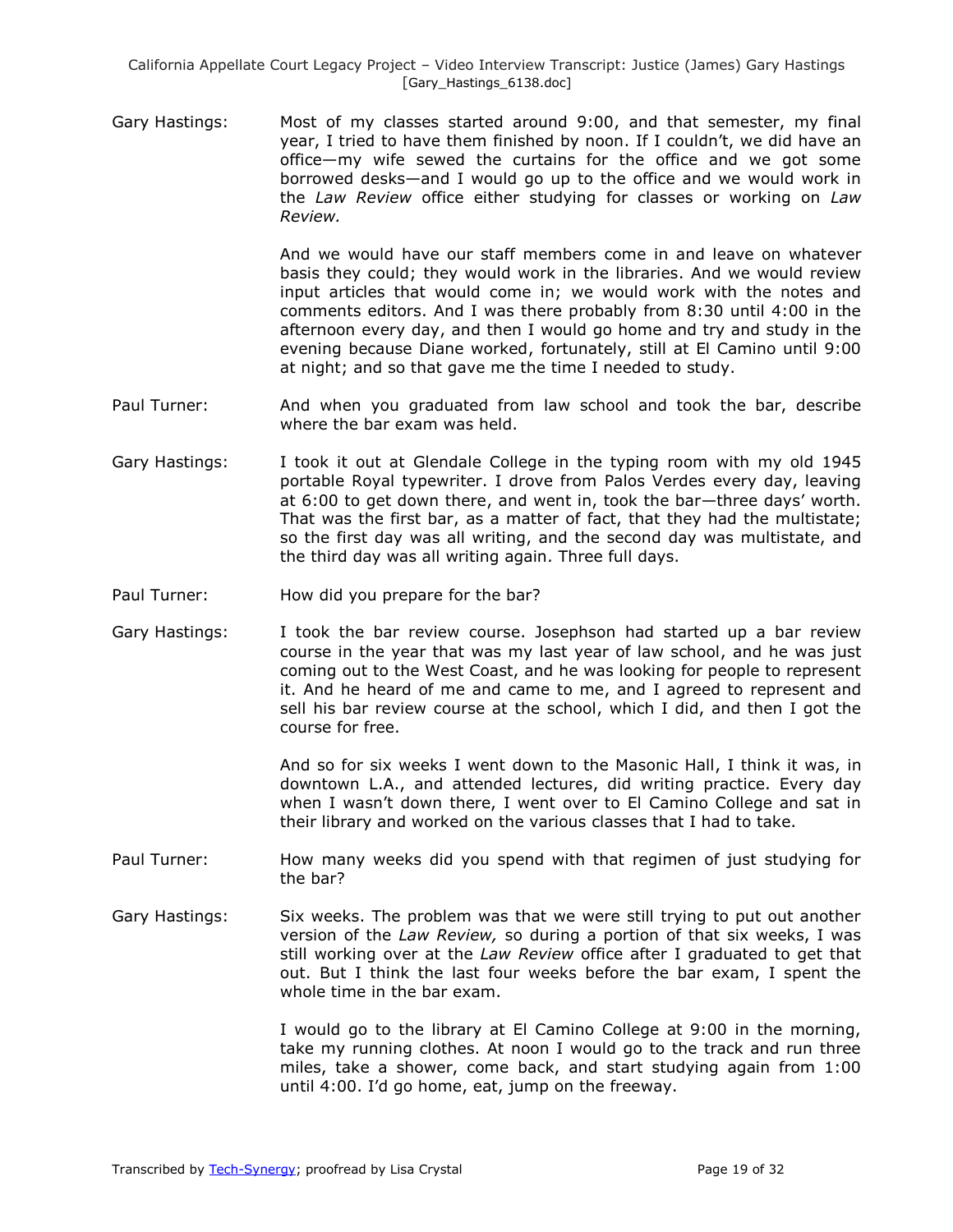We lived in Gardena at the time, drive downtown, take the class from 6:00 until 9:00 at night, same thing the next day except for weekends. On weekends, Saturdays, I went to USC games, and Sundays I studied.

## (00:55:01)

- Paul Turner: Did at some point in that process did you get the confidence to know, "I can win this thing, I can pass the bar"?
- Gary Hastings: I had no doubt I was going to pass the bar, for some reason. The way I studied, I got all of my classes outlined, all the courses; I got all the concepts into an outline that could fit on a three-by-five card. I would then make sure I knew what those three-by-five cards said, and when I would go into the bar exam I would look at the problem—and this is on the writing portion—was it a contract problem, was it a tort.

If it was a contract problem then I would take my scratch paper and I would regurgitate those items from that outline on a piece of paper to bring it to my forefront, and then I would read the problem. At that point, I could spot the issues, and then I would spend the last 15 to 20 minutes typing the answer.

And I developed that before I took the bar exam. When I left the bar exam and I went home . . . and I remember going out to dinner with my parents. My dad said, "How did you do?" I said, "No problem at all, I passed it."

Of course, that was the end of July, and by November, before I got the results in the mail, I was really worried; but I had no doubt that I had passed the bar exam the day I walked out of it.

One thing I did not do is talk to anyone else at lunch about any of the questions—because you know as well as I do the moment you start talking to someone, they're going to say, "Well, that wasn't a contract question, that was a real property question," and then you start having doubts. The last thing I wanted to do is have doubts. In fact, I studied for the bar exam up to a week ahead of the bar exam, and then I didn't study after that.

- Paul Turner: You mean you stopped studying the week before the bar?
- Gary Hastings: I stopped studying. We were house-sitting for some friends of ours from Palos Verdes and they had a beautiful pool. Diane was seven months pregnant. She had stopped working. I had to pass the bar and so I completely weeded and worked in their yard that week before the bar exam and also tasted some of their very good wine from their wine cellar; and so when I finally took the bar exam, I was totally relaxed.
- Paul Turner: How did you find out that you passed the bar?
- Gary Hastings: That's an unusual situation. Normally you get the package in the mail. I was working at Belcher, Henzie & Biegenzahn by then, and I went down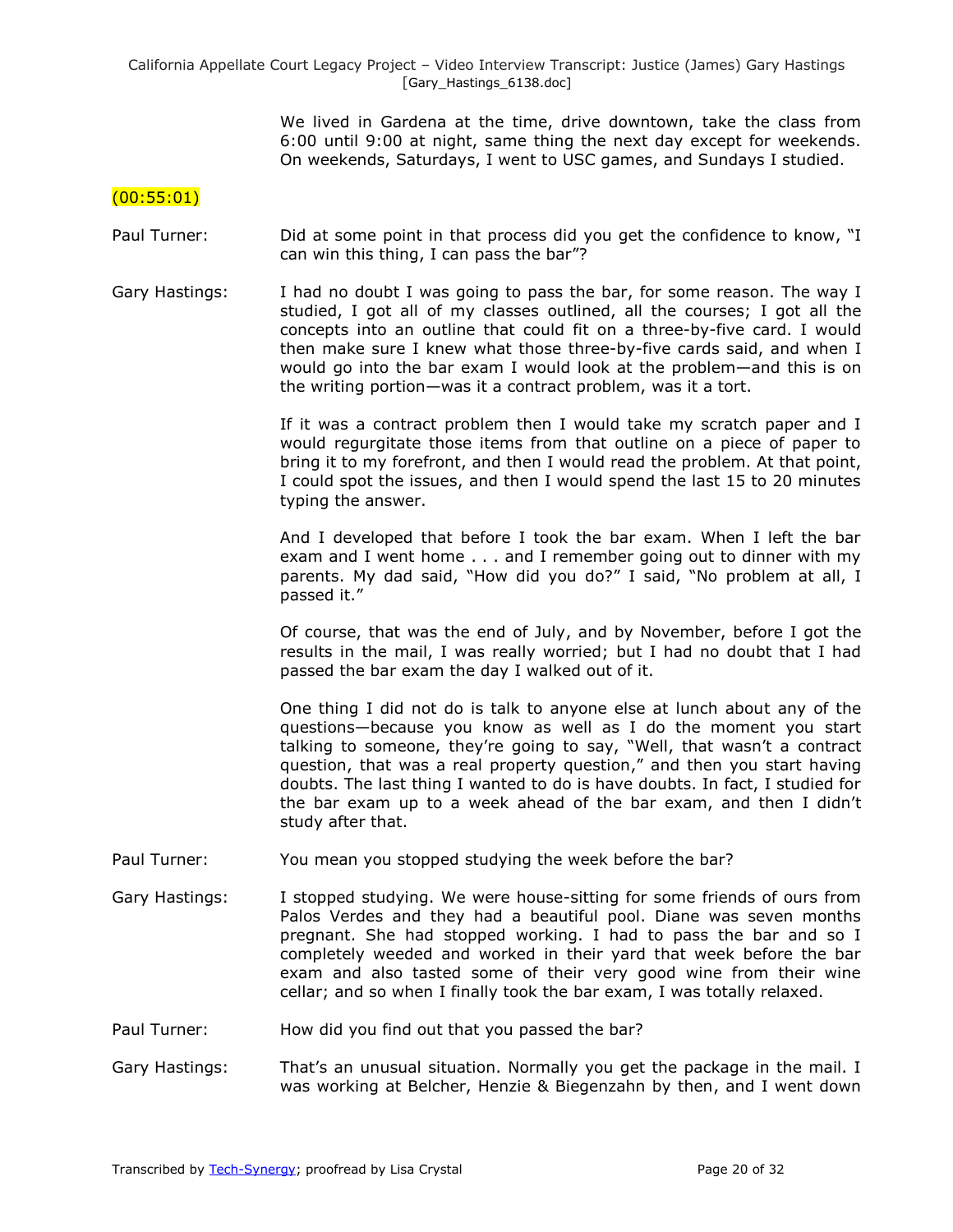on a Saturday because I had a project that George Henzie had told me I needed to have done by that following Monday.

- Paul Turner: Could you spell their names? Belcher is B-E-L-C-H-E-R.
- Gary Hastings: Henzie is H-E-N-Z-I-E, and Biegenzahn is B-I-E-G-E-N-Z-A-H-N. And I got there on Saturday at 7:00 in the morning, which I usually did because Frank Belcher would get in at 7:00 and expect the coffee to be there, and I was hired to work with Frank. But this was Saturday; he wasn't going to be there.

At 7:15 the phone rang in George's office. I was in the library next door and I went over and answered it and "Hello, is George Henzie there?" And I said, "No, he's not. Who is this? This is Gary Hastings." He says, "Gary," and I can't remember his name right now, "this is so and so, and I'm on the bar examiners. George had asked to let him know as soon as I knew whether you passed the bar, and you passed the bar."

This was Saturday before Thanksgiving, and so I said the hell with working the rest of the day; and I got in my car and drove home and I was home by 8:00. And I told Diane, I said, "I passed the bar," and she said, "How do you know?" And I said, I told her the story.

- Paul Turner: By then Douglas had been born?
- Gary Hastings: No, Laura had been born by then. Laura was born September 21st of 1972 and I was sworn into the bar in December '72.
- Paul Turner: Tell us what kind of practice you had as a lawyer at the Belcher firm.
- Gary Hastings: Well, Belcher was basically a small trial firm. They had seven lawyers when I joined them—six partners and an associate, John Curtis. I was the second associate. And they represented State Farm Fire and Casualty Company, Firestone Tire and Rubber Company. They had medical malpractice defense. They did some divorce dissolution work.

George Henzie did probate and estate planning, but I was hired to help Frank Belcher represent Howard Hughes and his then–Hughes Tool Company in a lawsuit brought by Noah Dietrich against Howard Hughes for defamation, which was the sister lawsuit to the Mayheu lawsuit for defamation—which was brought arising out of the Clifford Irving autobiography where Howard Hughes had done a phonographic, telephone news conference where he denied that he had worked for Clifford Irving and that a lot of what Clifford Irving said were lies.

They had asked Howard Hughes about Mayheu in the interview, and he said he was a crook, a lowdown, rotten son-of-a-gun, and so forth. And later they asked about Noah Dietrich, who was, had been, his longtime associate. He said well, "Well, he's the same as Mayheu."

# $(01:00:07)$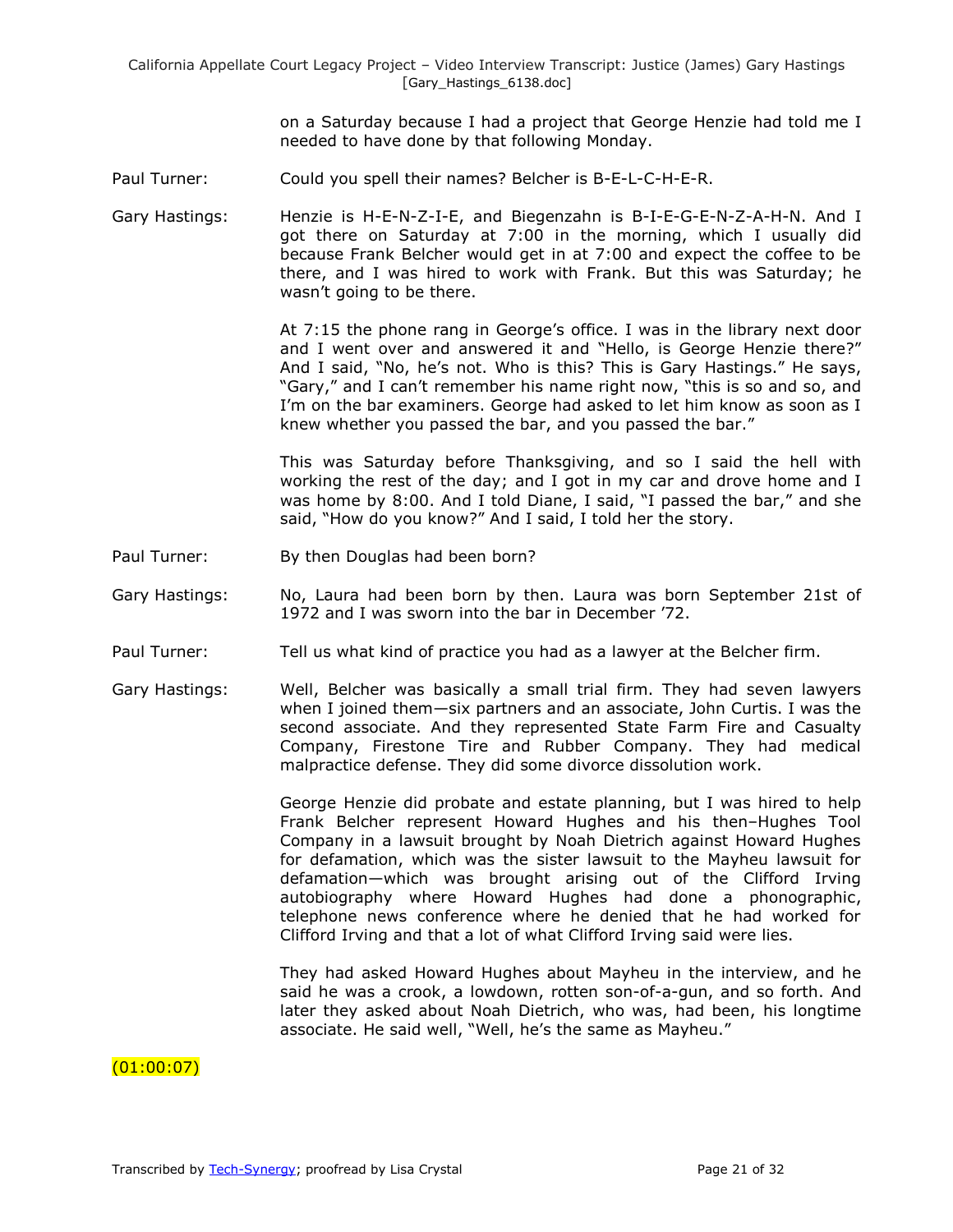So they both sued for defamation and so forth, and this is at the time, if you recall, when Howard Hughes was not making public appearances. And so everyone was trying to get his default in the *TWA* lawsuit; they had gotten his default, and ultimately it went to the United States Supreme Court. The United States Supreme Court reversed the default for his failure to show up for his deposition.

So for the first two or three years of my practice I worked with Frank, working on that case, trying to prevent Howard Hughes's default from being taken and representing Hughes Tool Company, which ultimately was sold and become Summa Corporation, and trying to get Summa Corporation in there to defend the lawsuit. And so I was doing a lot of procedural work under the law in reverse, to try and preclude things from happening, to help defend Howard Hughes.

As a result I learned a lot about civil procedure and ultimately ended up teaching at Southwestern in the mid '70s. And after that I went on to work with the firm; I became a partner in 1978.

- David Knight: I need to stop right here and change the tape.
- Paul Turner: Did you ever meet Howard Hughes?
- Gary Hastings: I never met Howard Hughes, but I did meet Marty Cook, who was a personal aide to Howard Hughes in the '50s. Marty ultimately went to law school and became a lawyer, and he was the West Coast representative of the law firm, a very, very wonderful person—one of the Mormon mafia is what they used to call him. But he used to drive Howard in one of those nondescript Chevys.
- Paul Turner: Did Mr. Belcher ever meet Howard Hughes?
- Gary Hastings: Not that I know of.
- Paul Turner: Did Mr. Belcher ever talk to Howard Hughes?
- Gary Hastings: I don't know; he may have. Frank was one of the top trial lawyers in the early 1900s and up through the 1970s. He may have because he had been involved in very high-profile divorces and other cases.
- Paul Turner: How is it that Howard Hughes came to hire Frank?

Gary Hastings: Noah Dietrich at one point in time was Howard Hughes's right-hand man. And in the early '50s, Noah Dietrich's wife decided to get a divorce, and she hired Frank Belcher. And as I understand it from other people, Frank kicked him all the way around the block and back and she got a very good settlement.

> And ultimately down the line, Noah Dietrich said that any time that Howard Hughes gets in trouble, he should go hire Frank Belcher. That, of course, turned ironically back against Noah Dietrich, because by the time Noah Dietrich is now suing Howard Hughes they came out and hired Frank Belcher to represent Hughes and Hughes Tool Company.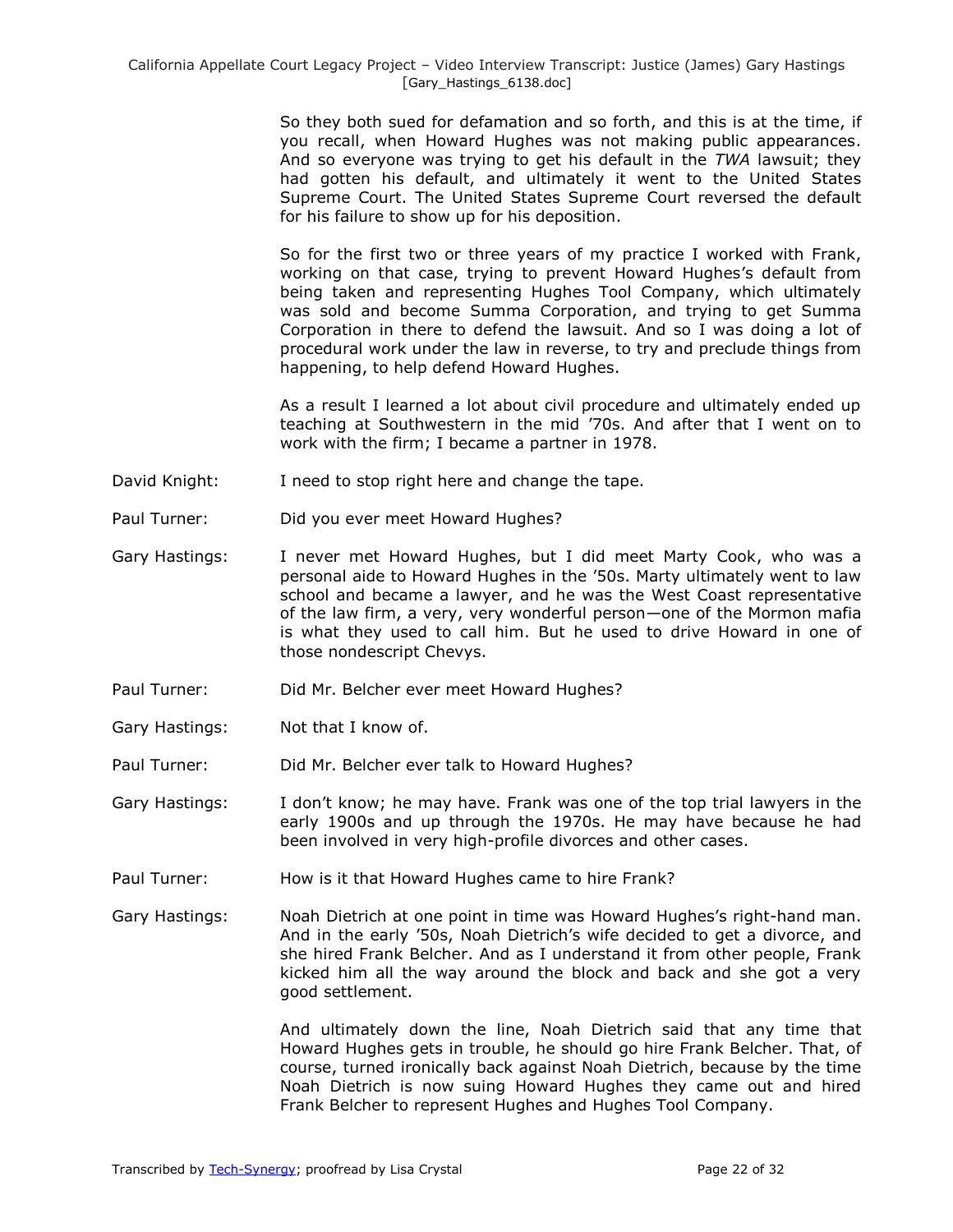- Paul Turner: Is there any logic to the way that . . . it seemed at the end of his life, he was involved in a lot of litigation. My advice to clients was, you don't want to be involved in litigation.
- Gary Hastings: That's my advice too, but it just followed him. He was that type of person, where it just followed him no matter what.
- Paul Turner: He was a big company. He had a lot of, I want to say high-risk-I don't mean to say things like stock property, but he had a lot of high-risk business ventures and companies.
- Gary Hastings: Exactly. That, and he was a recluse, and so people thought, of course, that they could probably sue him and if he wouldn't show up for his deposition they would get an easy judgment.
- Paul Turner: Do you have any other cases when you were a lawyer that stick out in your mind?
- Gary Hastings: There was a series of them. By the end of my career at Belcher, Henzie & Biegenzahn, I was involved in all of the Firestone 500 litigation. Back in the early '70s, the car companies all wanted radial tires. Michelin made the best radial tires in the world. So they went to the different tire companies and said, "If you guys can't start producing radial tires for us, we're going to go to Michelin." So all the tire companies started developing radial tires. Michelin had a super process, and it was secret.

As the American tire companies started developing the tires, they would fly apart, they would explode. All the tire companies had those problems. Firestone had a marketing problem in that they designated their radial tire the Firestone 500; they never changed the name until they got to the 721.

The 721 was the process by which they wrapped seven bundles of wire with one to keep it from exploding, so to speak. And all the other tire companies changed the names every time they had a reiteration of their new product; so Firestone, of course, became known as having problem Firestone 500 tires.

# $(01:04:57)$

Louie Biegenzahn had four tires blow up on him on his Cadillac; it was happening to CHP cars in California, down in the south, all over the place. Ultimately, by the late '70s, Firestone had that problem licked. The problem was that anytime anyone had a Firestone 500 that went out, and then a 721 after that, they filed a lawsuit no matter what.

So Firestone had a national program to defend those cases. They had three different law firms regionally. Our law firm was the firm that handled the cases on the West Coast, in the Southern California area. So I was deeply involved with those at the end, defending Firestone.

Paul Turner: Did any of those cases go to trial?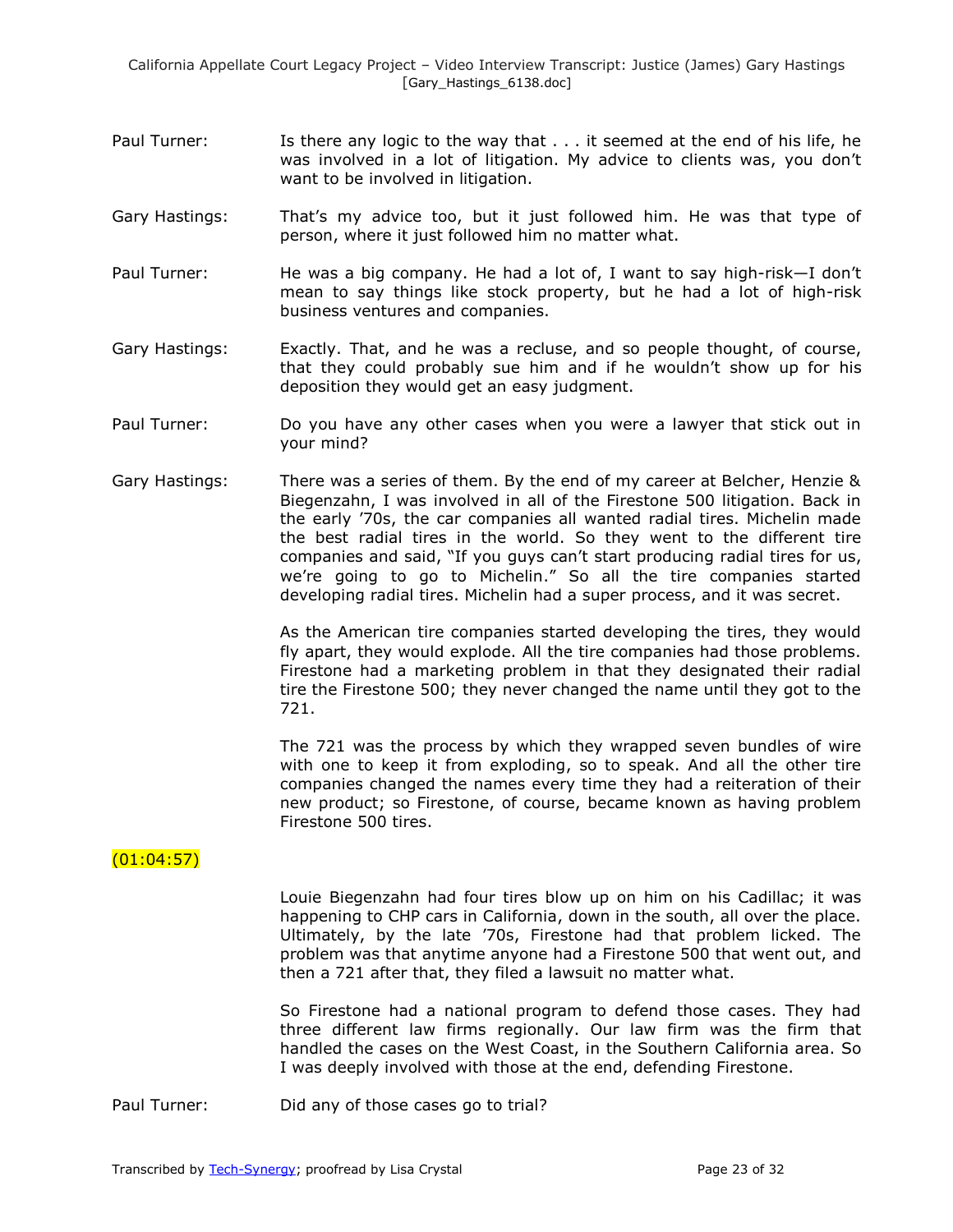- Gary Hastings: No. We were able to settle most of them, but that didn't mean that I wasn't working six and seven days a week to prepare cases to go to trial against the likes of Ned Good and Dan Cathcart and Browne Greene and Art Hughes, all the major players in the personal injury field. And it was in the mid '80s, and I was getting worn down doing that. I learned that there were 11 new openings had been made for the superior court in L.A. County, that maybe I should apply for one.
- Paul Turner: Tell us how you applied to become a superior court judge.
- Gary Hastings: My dad called me and told me there were openings, told me to call the Governor's Office and get what was called a PDQ, a professional development questionnaire. I did; I got that. And of course I had to fill it out and come up with the names of all of the attorneys that had been opposite me in cases, all the judges I had been with before, all of the names of the different cases, other people; and then you send that in. If the Governor is impressed enough to think of sending it to the JNE Commission, the commission for the State Bar that then reviews nominees—
- Paul Turner: Is that the Commission on Judicial Nominees?
- Gary Hastings: It is, and they have 90 days within which to do a review and turn around and give a recommendation to the Governor. They then send out their own questionnaires to attorneys and judges throughout the state about whether they know the individual or not, and then they get feedback.

They then come up with a "qualified," "not qualified," "exceptionally well qualified" or "well qualified" standard, turn it in to the Governor. And at the same time, the Governor had his own in-house committee that would do the same thing; they would give another recommendation to the Governor.

I would be out beating the bushes to try to get recommendations from judges I had appeared before, from lawyers that I had been opposite, to get them to write letters to the Governor and that type of thing. And I was fortunate enough to get an appointment in September of 1985, and I took my oath October 1, 1985.

- Paul Turner: Were you ever interviewed by anybody in the Governor's Office?
- Gary Hastings: By Marvin Baxter, who was then the Governor's appointments secretary.
- Paul Turner: Where did the interview take place?
- Gary Hastings: Los Angeles, in the Governor's Office. And that was a fun interview, because it turned out that Marvin Baxter and I had a very similar background with regard to college. I told him I flunked out of college and it was only after I met my wife that I went back and realized things were serious, and he commiserated with me and said that he had had a similar problem himself.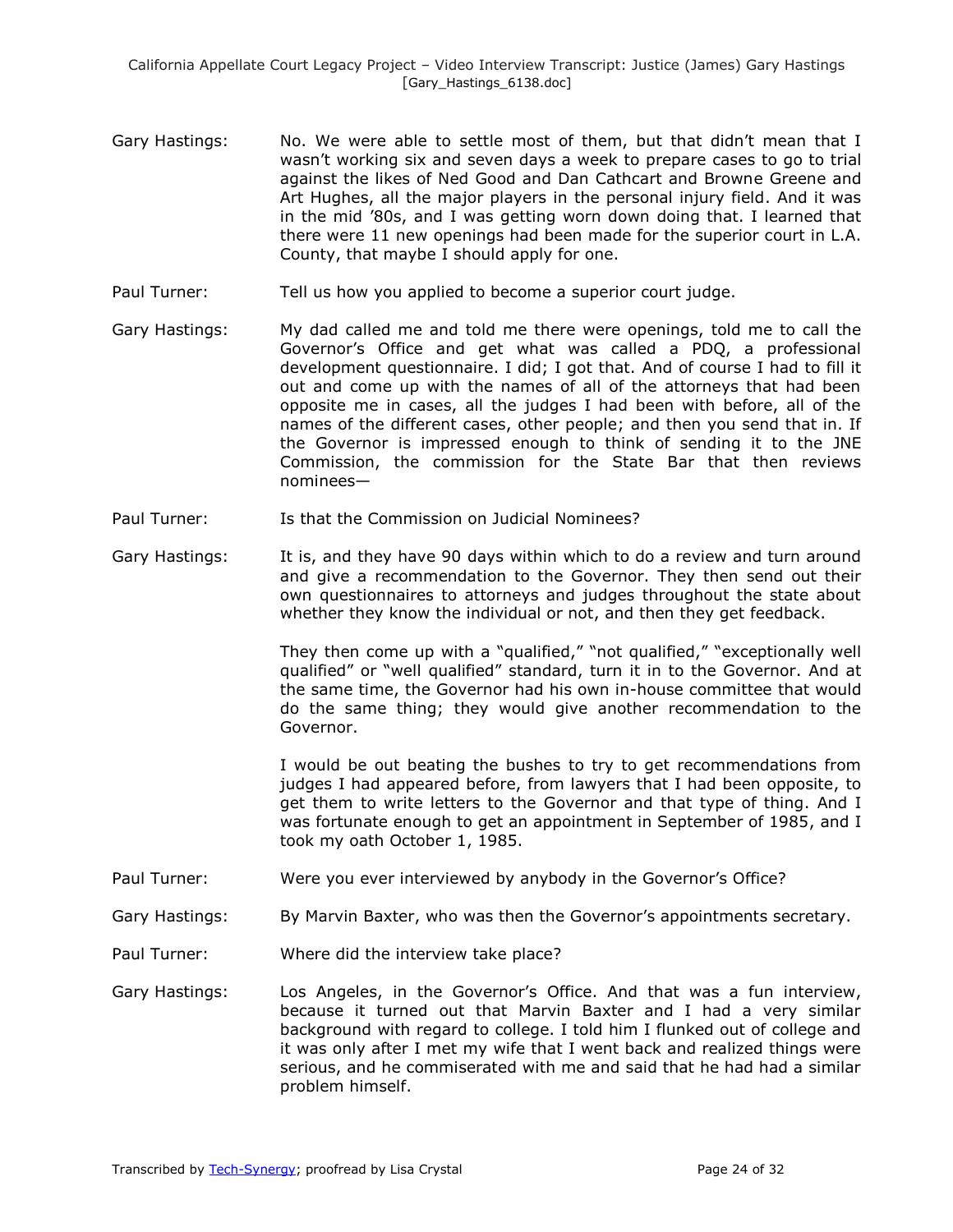Paul Turner: Did Marv's wife have the same effect on him?

Gary Hastings: That I don't recall.

Paul Turner: I bet she did, because he is very loyal.

Gary Hastings: She's a very charming lady too. I've met her on a number of different occasions, and I wouldn't be surprised.

Paul Turner: I can tell you this. Governor Deukmejian would be very impressed with someone who has allowed his wife or her husband to change their life, because there's no question he would never have been Governor without Gloria—never would have happened.

Gary Hastings: I would never have gotten where I got without Diane.

Paul Turner: What else did Marvin Baxter ask you?

- Gary Hastings: Believe it or not, at the time he asked me what I thought about the death penalty, which surprised me. And I just told him, "I'm going to be a judge and I'll apply the law, whatever it takes."
- Paul Turner: How long did that interview last?
- Gary Hastings: Probably an hour.
- Paul Turner: Did you walk out of the interview thinking, "I've got it"?

Gary Hastings: No; at no time in the whole time did I think "I've got it." I was hoping that I might get it, because it ultimately dawned on me that I would be a much better judge than a litigator. And that's what turned out. I really enjoyed the judicial process much more than I did being an advocate in trial court.

- Paul Turner: How did you find out that you were appointed? What happened?
- Gary Hastings: Believe it or not, my secretary hung up on the Governor of the state when he first called to advise me that I was being appointed. I had told her and my partners at the time that I had applied. She walked in and she said, "Someone called and said he was the Governor of the State of California, and I got so nervous I pressed the wrong button and I hung up on him."

## $(01:10:03)$

I said, "Well, if he really wants to appoint me, he'll call back," which he did. He called back in five minutes, and I apologized and spoke with Governor Deukmejian. And at that point in time, he told me I was being appointed.

Paul Turner: *[Laughing]* How long did the conversation last?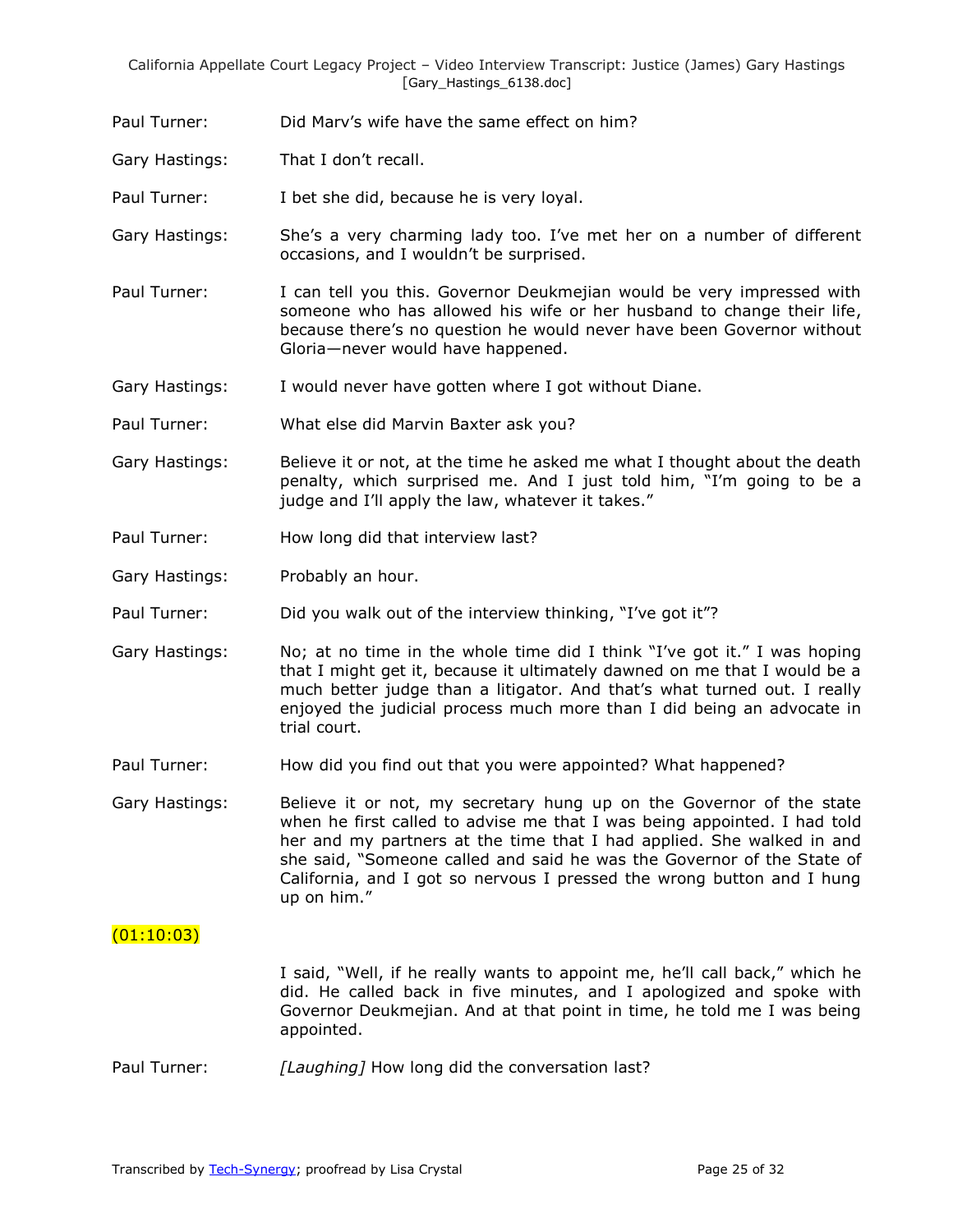- Gary Hastings: Maybe 5 to 10 minutes; very cordial conversation. He sounded like a wonderfully warm person. I'd never met him, and he didn't interview me for the position.
- Paul Turner: Was he amused that he had been hung up on, or does that happen all the time?
- Gary Hastings: Yes, he was; he was amused. He said, "Don't worry about it, it happens." And something similar happened in my appointment to the Court of Appeal. I was interviewed for that by Chuck Poochigian.
- Paul Turner: How do you spell Chuck's last name?
- Gary Hastings: P-O-O-C-H-I-G-I-A-N. And he and I also hit it off real well because we had kids about the same age, and we talked about my background and so forth.

Again, I didn't think I had gotten the position when I walked out of there, but I really enjoyed meeting him. I met him here in the Reagan building, at that point in time in 1983, and so a long time went by.

There were six openings, and five people got appointed and the sixth was left vacant. About nine months went by; I figured, no way I'm going to get it. And I was sitting in Torrance and I finished a trial on a Thursday afternoon. They were going to shut down all the phone system on Friday, and so I didn't have a trial on Friday. I checked with Department A, and they didn't have anything to send to me.

- Paul Turner: This is in Torrance, right?
- Gary Hastings. In Torrance. So I said, "Okay, I'm going to take the day off." And so I jumped in the car with my wife and my golfing buddy and his wife and we drove down to my parents' condominium in the desert and we played golf. And I came back up Sunday night and there was a message on the answering machine: "This is Chuck Poochigian, Friday morning. I need talk to you urgently; can you call back right away?"

Well, of course it's Sunday night. I called the number and no one was in the office. I called back Monday morning: "Mr Poochigian has gone away for a two-week vacation." He wouldn't be back in the office for two more weeks.

Well, I figured, that's it, I'm dead. So I said, "I'm back." And so I went back to work that Monday morning, and I'm sitting in the office about 11:00 and the phone rings and I pick it up and it was Chuck. And he's at Pismo Beach on vacation with his kids, and he said, "The Governor would like to nominate you to the Court of Appeal. Would you accept it?"

And I said yes, and we of course talked about what happened Friday and so forth, and he laughed about it and I laughed about it. And ultimately I was affirmed by the commission and took my seat on my daughter's  $21<sup>st</sup>$ birthday, which also was the birthday of then–Attorney General—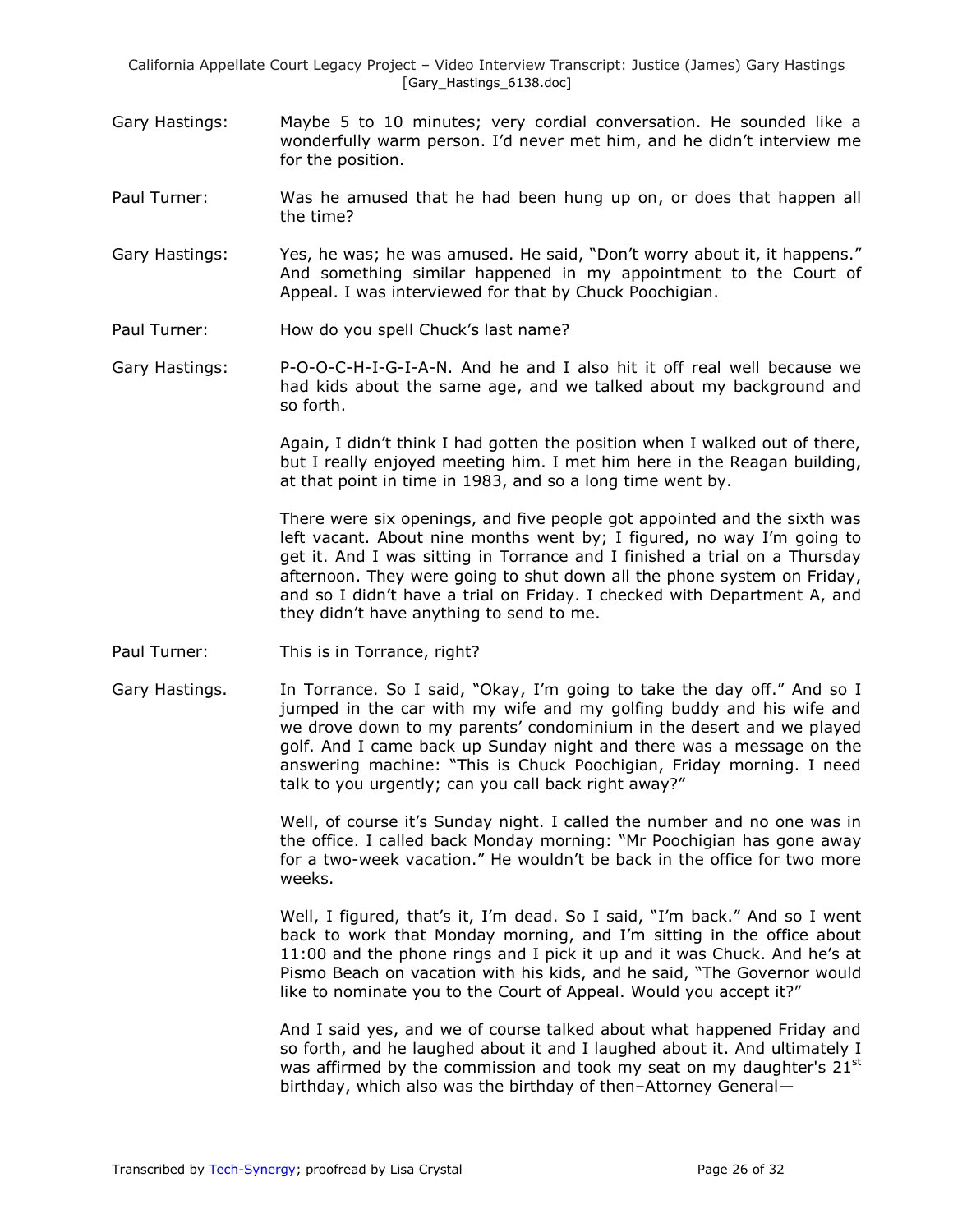Paul Turner: Dan Lungren?

Gary Hastings: Dan Lungren. It was September 21, 1994.

Paul Turner: I was there. We talked the other day about big trials. Why don't you tell us about the Gaithers, G-A-I-T-H-E-R-S?

- Gary Hastings: Well, actually it's G-A-T-H-E-R-S, it's Hank Gathers. He was a student at USC, along with his buddy.
- Paul Turner: *[Laughing]* I always fell out in the first round of spelling bees.
- Gary Hastings: I can't remember his buddy's name at the present time, but they ultimately transferred to Loyola to get more playing time in basketball, and he was really a good pro prospect.

And he . . . and at that time Paul Westhead was the coach. They did a great job of developing that team, But in Gathers's final year, during the pre-season he collapsed on the court, and they determined he had a heart problem and that he needed medication. They gave him medication and it affected his ability to play basketball. He was unable to play at the level that he had been able to play.

- Paul Turner: Westhead's style of play, it would be called run and gun.
- Gary Hastings: Exactly, run and gun, all up and down the court.
- Paul Turner: Run, run, run, run and gun, gun, gun, gun, gun.
- Gary Hastings: That's right. And so I was told, at least in the settlement conferences, that what happened is that Gathers and Westhead and others went to the cardiologist and said, ―We've got to have the medication reduced so he can play to his level." And the cardiologist agreed, and so they played, and in his senior year he played.

They got to the playoffs, and of course in the first minute or two of the first playoff game he collapsed on the floor and died on the way to the hospital as a result of his heart problem. His girlfriend had a baby by him, so on behalf of the baby, the mother as well—Hank Gathers's mother and his brother, who was in the stands at that time, I think his cousin and his aunt who were also in the stands when this occurred . . .

# (01:75:12)

They sued the school, as well as the doctor for Loyola, as well as the orthopedic surgeon; the Kerlan-Jobe Clinic, who was on the scene at that time; as well as the school, alleging that he should not have played.

The cardiologist put in his million dollars immediately. Ultimately, the case came down to a settlement conference in front of me. The school paid another million and a half. The child, if I recall correctly, ended up with about a million and a half in trust.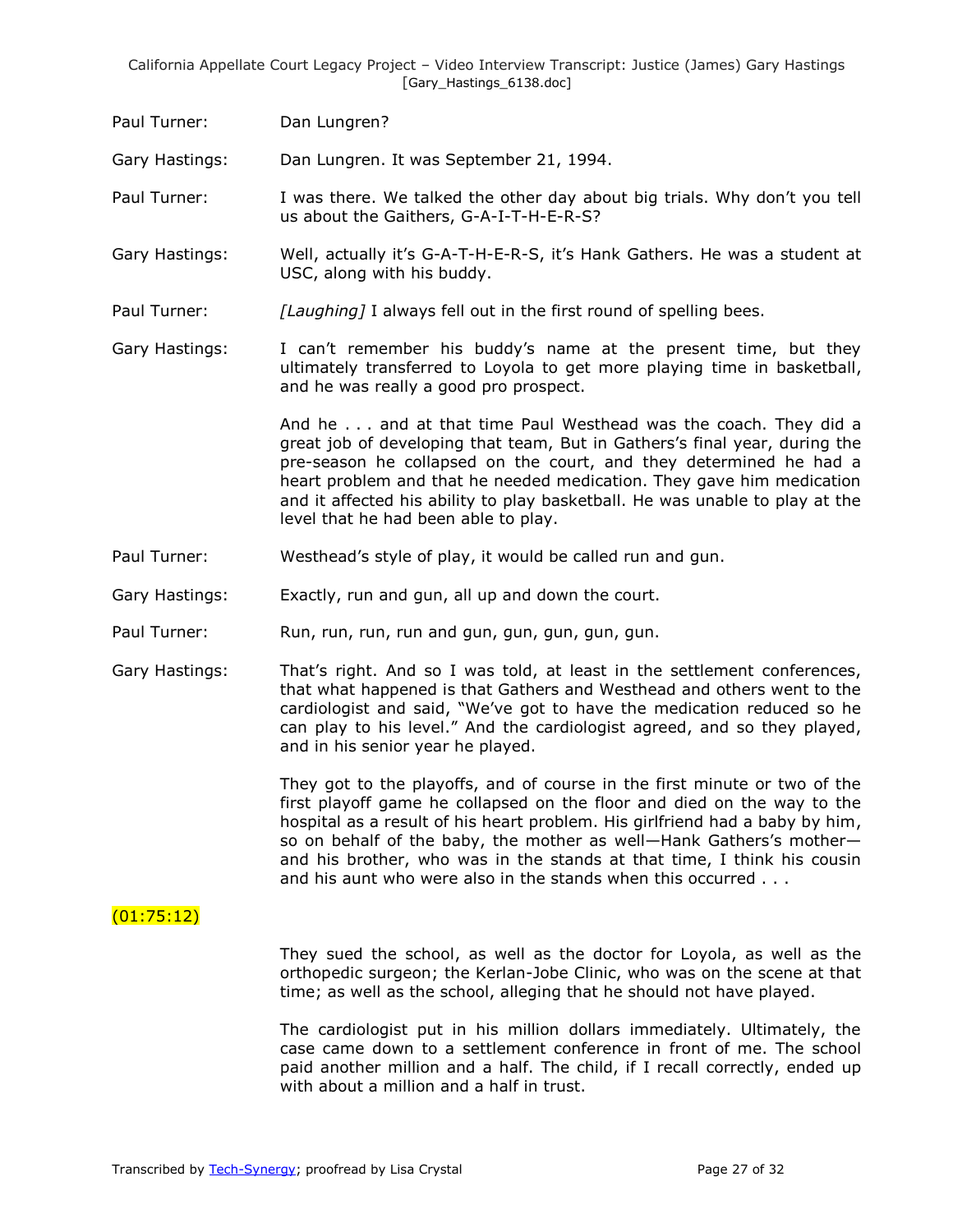- Paul Turner: What was the name of the plaintiff's lawyer in that, do you remember?
- Gary Hastings: His name was Bruce Fagel. He was an excellent lawyer. He was a medical doctor who had gotten his law degree.
- Paul Turner: Do you remember who was conducting the defense for the various?
- Gary Hastings: I do. Marshall Silverberg was for Kerlan-Jobe and Craig Dummit was for ultimately the final defendant.
- Paul Turner: Craig Dummit attended Cal State Long Beach at the same time your wife did.
- Gary Hastings: I know he did, and he told me that. And he represented the doctor who worked for Loyola Marymount. And the only defendants left at the time of trial were the doctor who worked for Loyola Marymount—because allegedly he didn't teach anyone how to use a defibrillator that was on the sideline, which they didn't use at the time he collapsed—and the Kerlan-Jobe Clinic, who had a doctor on the sideline and they alleged he should have used it as well.

The case went to trial for three weeks, and it was a monumental example of good trial lawyering by Bruce Fagel on the plaintiff's side and by the two defense lawyers on the other side. After three weeks, the plaintiffs rested their case. The defense had requested that the plaintiffs all be present at the beginning of the defense case because they wanted to put them on the witness stand. They refused to show up.

- Paul Turner: We're talking about the plaintiffs?
- Gary Hastings: The plaintiffs: the mother, the son, the brother, the aunt, they refused to show up.
- Paul Turner: Why?
- Gary Hastings: No one told me why. My guess is that they had received \$2.5 million already, which was probably sufficient. They also had a claim against an insurance company for another million on a policy they had taken out on Hank Gathers that if he was unable to play in the big leagues, he would get \$1 million.

So I think they just didn't want to go through with it, and so a motion to dismiss was made when they refused to show up. And according to the law, if the party fails to show up at trial, the case has to be dismissed; so it was dismissed.

- Paul Turner: Was there any media coverage of this?
- Gary Hastings: Yes, the trial was on national television. Not on a daily basis. It wasn't like the O. J. Simpson case where the TVs had it on all day long. I do recall being at home one night, though, working out in my garage on my Stair Stepper watching the news, and all of a sudden I found out I was bald by watching the TV. They said, "We're going to the Gathers trial,"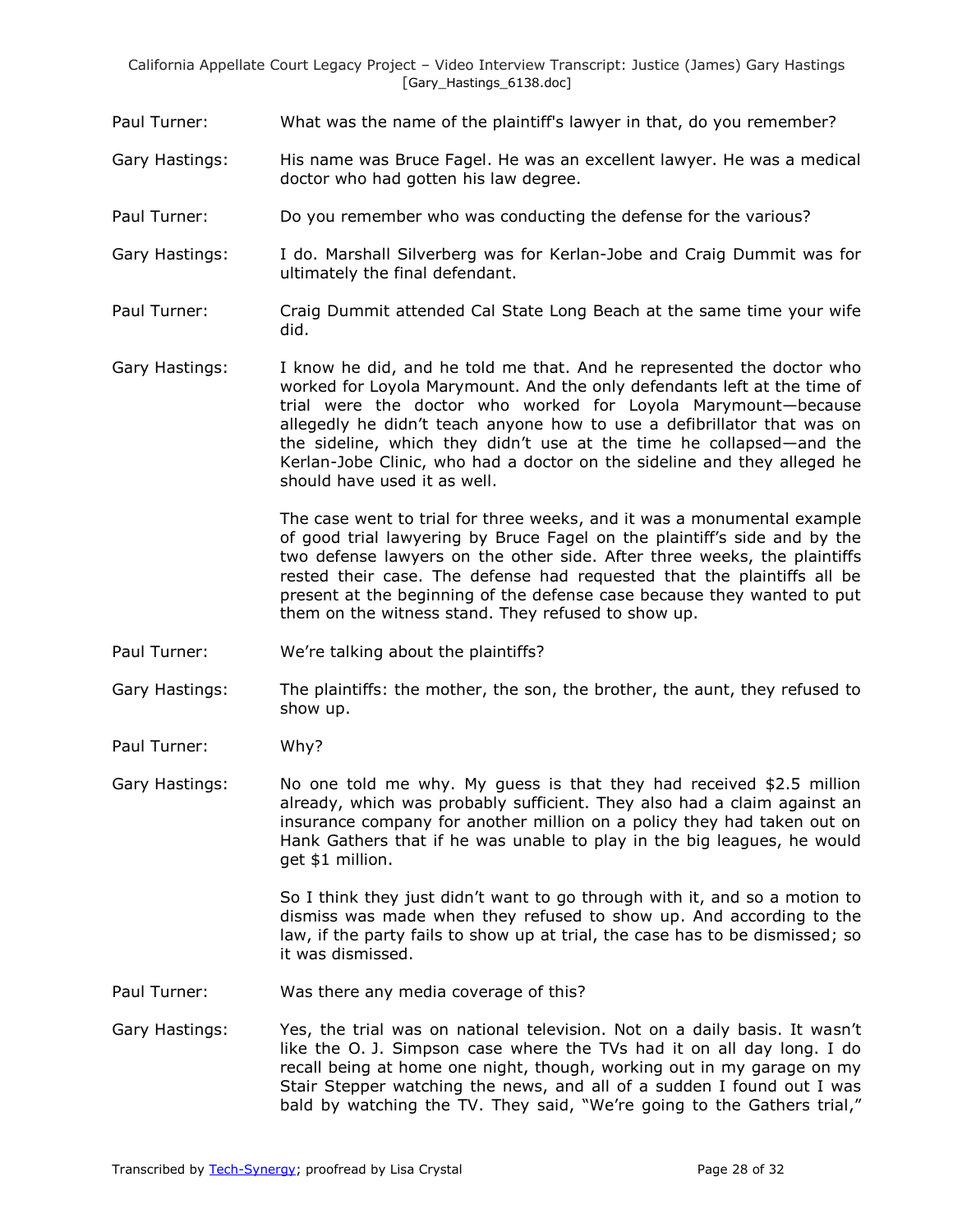and there I was looking over my notes and big as life on TV. But that was on TV.

- Paul Turner: That was the bald spot.
- Gary Hastings: That was the bald spot.

Paul Turner: So the record is clear—you and I talked about it shortly after that, and you had absolutely no insecurity as a result of that.

Gary Hastings: None whatsoever. In fact, I ultimately seven years ago decided to shave it all off and the hell with it. I was on national television in Australia on another case involving a Qantas airlines attendant whose car had been found with \$40,000 worth of drugs in it ready to fly back to Australia. And they came to me and asked if that could be televised live in Australia because they wanted to see what our system was like in California, the United States, and I said, "Sure."

> And as far as I know it was televised live down there. He was convicted and I ended up putting him in prison for whatever period of time was appropriate. I never heard anything back from that except for the fact that the defendant himself was a young man who was a good runner. He was a champion mile runner in Australia and he was also a surfer.

> And I did get letters from him from state prison telling me all the best places to go to surf if I ever got to Australia. And I'm not sure I really want to check those places out, but he seemed like a nice young man, and his parents were in attendance during the whole trial. And it was different.

- Paul Turner: Who did you serve with on the Court of Appeal?
- Gary Hastings: I was very fortunate; when I first came to the Court of Appeal, Arleigh Woods was presiding justice of Division Four. Norm Epstein had been there for years, and Chuck Vogel had been appointed nine months before. As far as I'm concerned, those were giants in the law, and I was very fortunate to be able to come in and work with them.

## $(01:19:56)$

Arleigh ultimately retired a couple of years later, and Elizabeth Baron was appointed. And she is just a charming person, hard worker; but she came in with some back problems and ultimately those required her to retire with a disability. And her seat was taken by Dan Curry from the trial bench, also a wonderful person. He had been the chief counsel for Times Mirror Company, so he had a corporate background. He was there until two months after I retired; but Chuck Vogel then retired, if I recall correctly, about two years before me. And Tom Willhite was appointed to replace him, and Tom was there for a year or two. All of those people were just wonderful people to work with. It was a very collegial division, and by then it was the top division in the Unites States as far as Courts of Appeal go, notwithstanding the fact I was a member of it.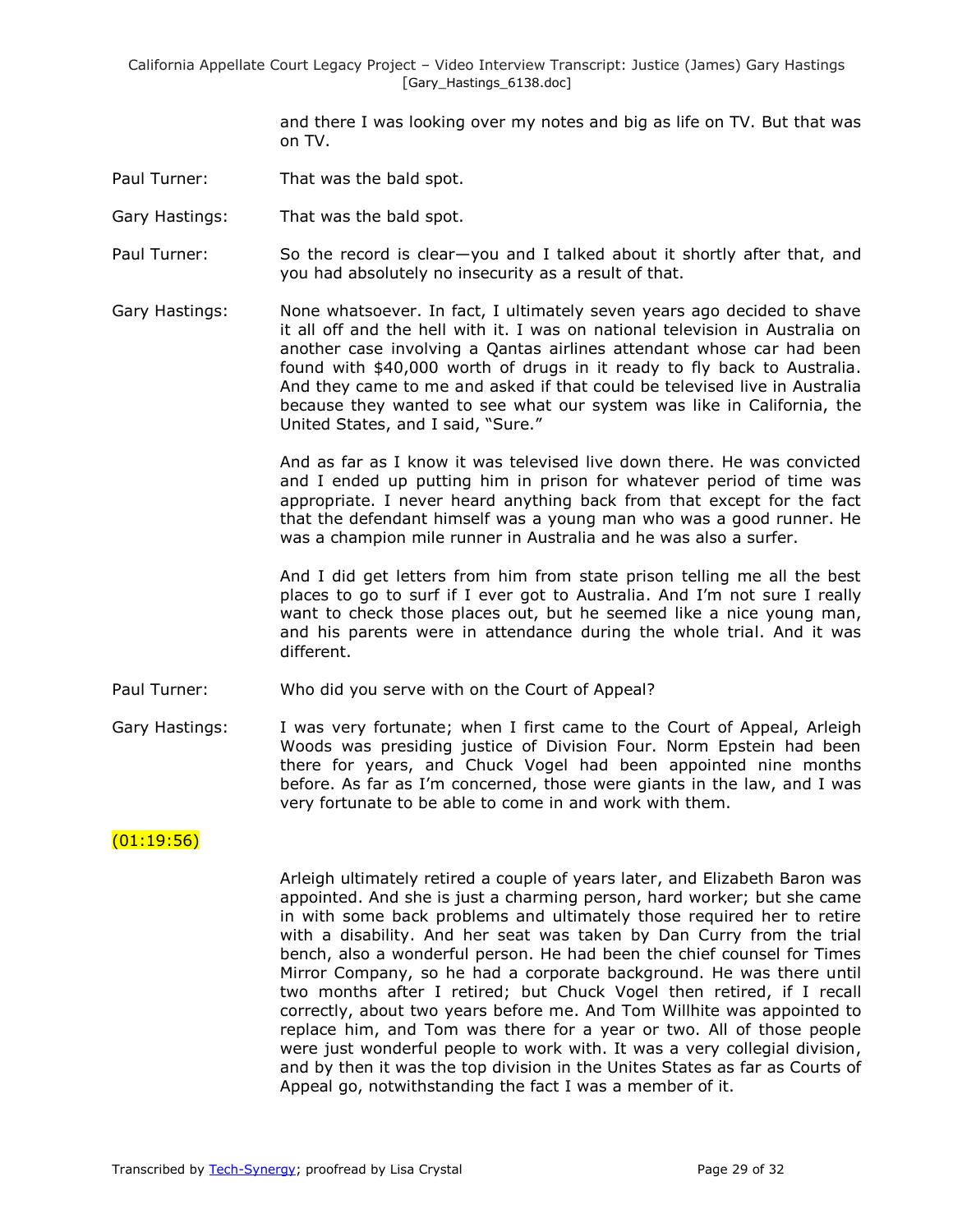- Paul Turner: We'll have to have the janitor come and clean up the vomit I just put on the floor, but go ahead. *[laughing]*
- Gary Hastings: But it was a very collegial group. We kept our doors open. If we had problems, we could go in and talk to each other. During the 13 years I was there I think I wrote one or two dissents, and I think someone else wrote maybe one or two dissents on my opinions. Otherwise, we would go in and talk things through, and if it sounded right we would make changes; if not, we wouldn't.
- Paul Turner: Any cases that you wrote opinions on that stay with you in your mind?
- Gary Hastings: The first was *Boeken v. Philip Morris*, which was involving a person that died during trial from smoking cigarettes because of cancer. It was the first Southern California case where a multibillion dollar award was made against Philip Morris for fraud—\$3 billion, in fact, for punitive damages.

The main issue on appeal that I worked on . . . and I had a research attorney, Catherine Bennett, that just did a dynamite job. And it was a six-month trial. She took three months to go through the record and come up with the first 95-page opinion.

A number of issues were raised on appeal, but the most significant one was punitive damages. The award in the trial court for compensatory damages was \$5.5 million. The punitive was \$3 billion. The trial court, Charles McCoy, an excellent judge, reduced it to \$100 million, and it came up to us and we reversed it to \$50 million.

We then had a rehearing because more cases from the United States Supreme Court had come out and we wanted to rehear it in light of those. We again held to our \$50 million, and ultimately the Supreme Court of California and the United States Supreme Court never took it, and that stands today.

The reason it was so significant in my mind is that that gave the factual background of what had happened since the early 1950s all the way up to the present with regard to how tobacco companies packaged their product, advertised their product; and if you ever read the decision, you will find out that we upheld the jury's verdict for fraud.

Another one of the important cases that I was on was *Marich v. MGM/UA*, which involved a reality television show where some reporters followed the police into an apartment where there had been an overdose and the person that died. They called his parents live on the show and told the parents that their son had died from an overdose, and they got the response from the parents in this live show.

Well, the parents sued for invasion of privacy. It was a touchy case, but we ultimately concluded that summary judgment had been improperly granted—that they did have a legitimate claim for privacy. My recollection is that that was not taken up by the Supreme Court.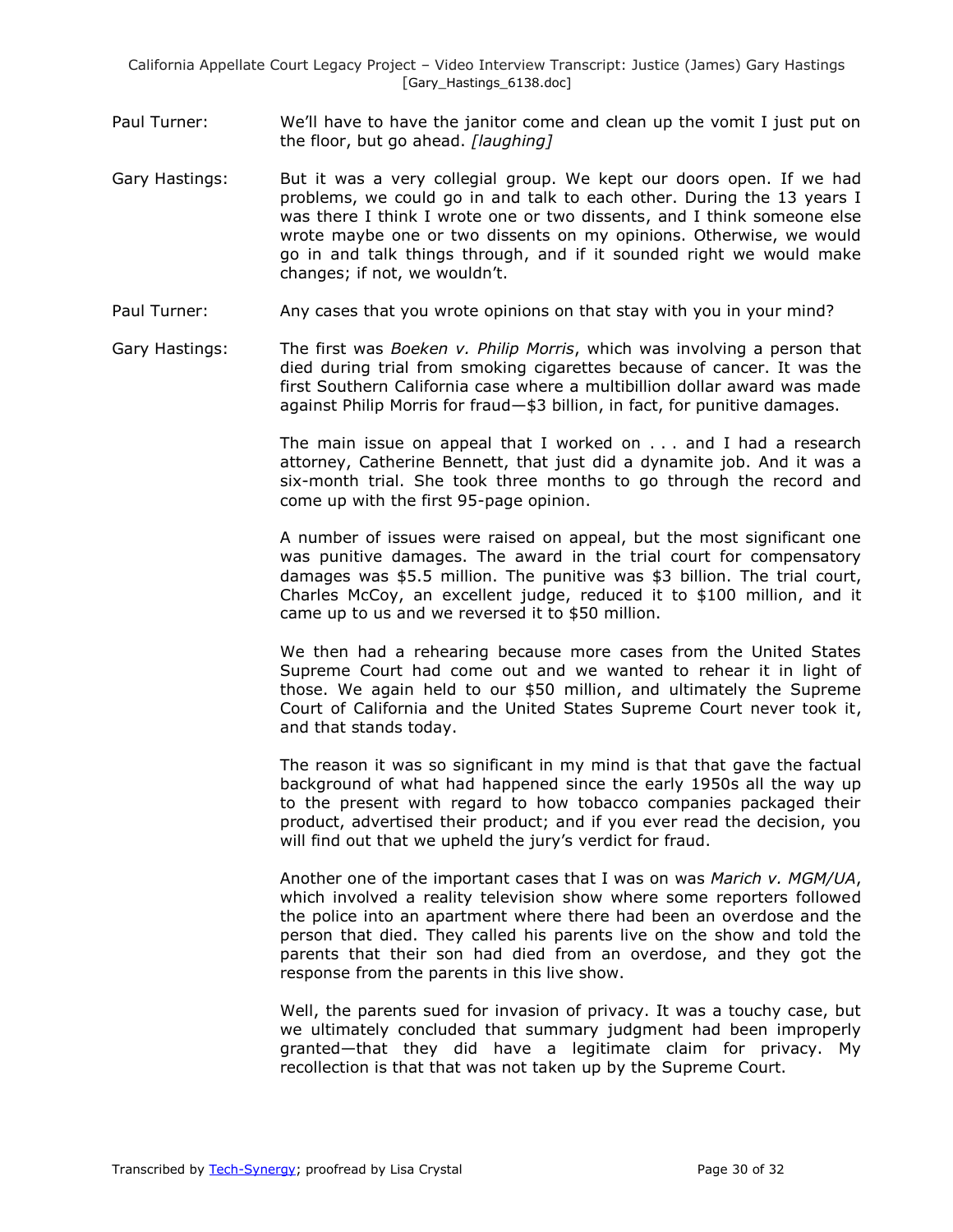> *State Farm Fire & Casualty Company v. Superior Court*. *Taylor*, a real party in interest, was another interesting case; I had represented State Farm when I was a lawyer. They had a first-party claim for property subsidence by the Taylors, and they brought a firm in to defend them. And during the defense of that case, a summary judgment was brought by State Farm that they had not done anything wrong, they were being sued for bad faith, and so forth.

> Summary judgment was granted again by Tim McCoy, and a motion for reconsideration was brought by the plaintiff's attorney. And he brought in a declaration from a former employee of State Farm who had worked in their claims division. Her declaration established, if you believed it, that they had hidden documents from discovery during that litigation—that they had a process of doing this to preclude people from getting information to sue the company for bad faith.

## (01:24:54)

Ultimately, Tim McCoy decided that the crime fraud exception applied and he refused to suppress her declaration and he granted reconsideration. We took it on a writ and we had to decide whether or not there was sufficient evidence. And that was a very gutsy call he made, and it was supported by the evidence. That's an important case.

Paul Turner: Did you uphold Tim's ruling?

Gary Hastings: We did. Those are the important ones that come to mind.

- Paul Turner: Who were the attorneys who worked for you when you were here?
- Gary Hastings: I had Catherine Bennett; she worked for the last half of my 13 years. I had Cecily Bray, that worked for me the entire time, ultimately part time after four years, along with Rene Judkiewicz, who also worked part time. And they were wonderful people. In fact, I got more than one person's work out of the two of them.

Mary Louise Blackstone worked for me full time until she retired. She was excellent. And for a short period of time I had one of Chuck Vogel's research attorneys, Richard Cates, who was also excellent. But when I decided to retire, I went to my staff and I told them, "Tom Willhite is just now coming in; if you want to interview with him and go with him, I won't have any problem with it." And so I lost Richard and Cecily to Tom, as well as my secretary, Glynis Williams, who was excellent, during that period of time.

Paul Turner: You want to call it a day?

Gary Hastings: Well, I probably should. I've got to get over to Southwestern to help them with the moot court program. You've gotten everything you wanted to get?